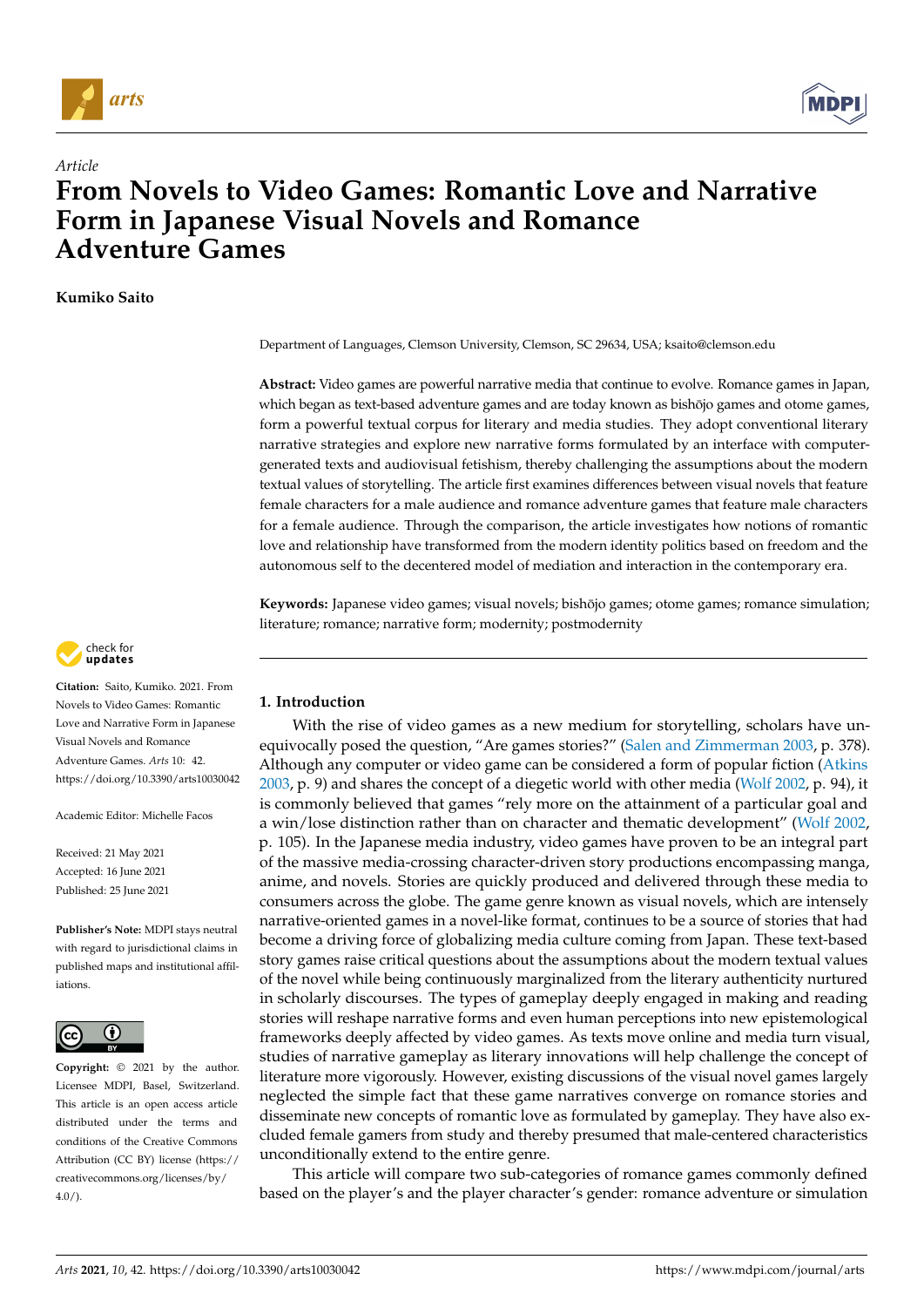games for men called bishojo games and those for women known as otome games. Many ¯ of the bishojo games are released as "visual novels" or text-based adventure games, which ¯ employ a tree diagram with branching scenarios and multiple endings. By contrast, otome games have sustained hybridity incorporating novel-like traits and gaming elements, such as RPG and strategy. This article will examine the interfacial arena between textual narrative and gaming, thereby delineating the roles of narrative and romantic love across the player character's gender differences in simulating incommensurable experiences of romance as gameplay. This in no way means that there is a uniform formula for all otome games or bishōjo games, nor that the difference between bishōjo games and otome games are equal to those of male and female genders. This study applies a qualitative approach to selected textual examples that have been particularly innovative or commercially successful. It signifies that many titles do not appear in the discussions, whereas there are over 500 titles of commercially released otome games and thousands of bishōjo games, excluding those exclusively produced for smartphones. I will address them as different modes of gameplay and as different ideologies of romance that closely mirror gender codes and inequalities in reality. The romance game genre reinvents contemporary notions of romantic love through new forms of human–machine interaction and narrative structures characteristic of gameplay and thereby poses critical questions on changing modes of romance.

#### **2. Bishōjo Games and Embedded Narratives**

<span id="page-1-0"></span>The development of the romance game genre is considered unique to Japan "so much so that 24 percent of [over 1500] respondents [in the US survey on romance games] automatically associate the term 'romance game' with Japanese products" [\(McDonald](#page-17-2) [2015,](#page-17-2) p. 39). In addition, romance games or romantic components in games are widely considered to be "for women" [\(McDonald](#page-17-2) [2015,](#page-17-2) pp. 38–39) in North America and Europe, whereas Japan's romance games were born from the male-dominant culture surrounding early computer systems such as DOS and PCE in the 1990s and grew with fascinations with high technology. Starting with successful game releases such as *Classmates* (*Doky ¯ usei ¯* ) (Elf 1992) and *Tokimeki Memorial* (Konami 1994), the romance game genre quickly grew into a much larger market. The increased accessibility to computers thanks to the introduction of Microsoft Windows spawned long-run hits such as *To Heart* (Leaf 1997) and *Kanon* (Key 1999). The trend soon spread to family-oriented game platforms such as Sega Saturn and Sony PlayStation. Originating from text-based mystery and escape games in closest proximity to adventure games in the 1980s, visual novels were not initially associated with romance until these representative titles redefined the game genre as a mix of novels and dating simulations. As the market matured through the 2000s, the division between the Windows version and the family platform version came to serve as a standard marketing scheme to separate the original adult edition containing pornographic contents from the all-age edition. The screen composition consists of a visibly marked text box in front of stationary 2D characters and background panels, usually accompanied by character voices. As shown in Figure [1,](#page-2-0) the screen layout of the visual novel games is highly characteristic to the degree that bishōjo games are immediately identifiable. Many of these titles recorded profitable sales in anime adaptations as well, as best exemplified by *Fate/stay night* (Type-Moon 2004) and its long-run anime franchise (Studio Deen 2006–2010; ufotable 2014–2020) as well as *Clannad* (Key 2004), whose anime series (Kyoto Animation 2007–2009) marked a breakthrough to a large television audience. Among these games, many can be identified as visual novels, although they include other gaming components such as strategies and  $RPGs<sup>1</sup>$  $RPGs<sup>1</sup>$  $RPGs<sup>1</sup>$ . Their plot structure is best described by the narrative formula of a tree diagram or parallel plot with branching scenarios so that each scenario corresponds to each of the player character's multiple love interests or *taisho* (targets, objects) of gameplay. In this essay, the player character, or the protagonist/narrator character whose viewpoint is shared by the player, will be called PC, and the characters embedded in the game system as "target" characters corresponding to branching scenarios will be called love interests or LI. Following the existing discussions, I will first define the bishojo games by several characteristics identified ¯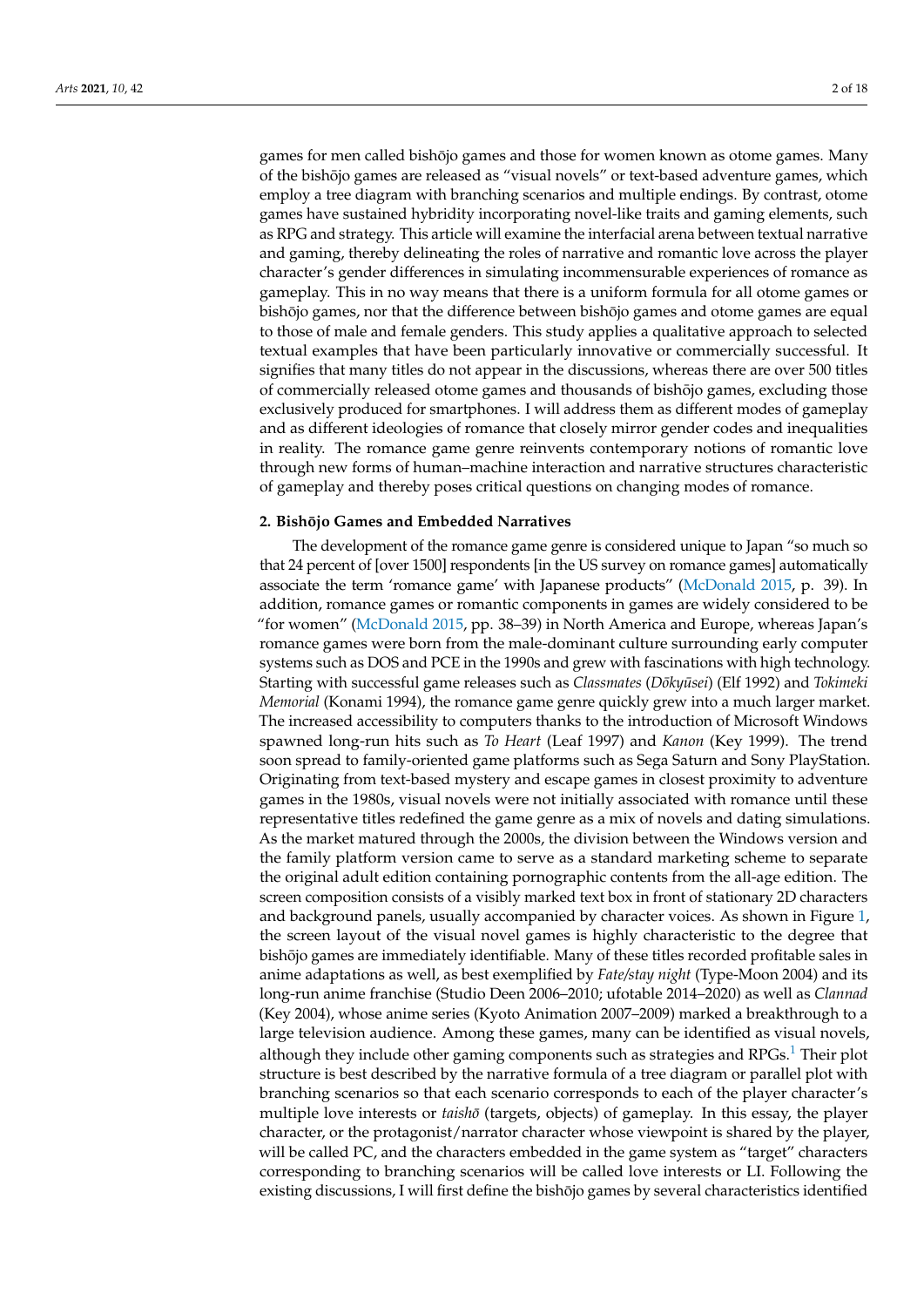<span id="page-2-0"></span>

in and outside scholarship, which can be outlined in three terms—the decline of gaming elements, narrative strategies of immersion, and games' proximity to literature.

**Figure 1.** An example from *Kanon* (Key 1999). The screen composition of bishōjo games consists of **Figure 1.** An example from *Kanon* (Key 1999). The screen composition of bishojo games consists of ¯ 2D characters in the medium plane between a 2D illustrated landscape in the background and a text 2D characters in the medium plane between a 2D illustrated landscape in the background and a text box in the foreground. Words in the text box are meant to be what the character is saying: "I was box in the foreground. Words in the text box are meant to be what the character is saying: "I was going to pay money but had no wallet… so I just ran away…" Used with permission. going to pay money but had no wallet . . . so I just ran away . . . " Used with permission.

The bishōjo game genre's development is frequently equated with the decrease of The bishojo game genre's development is frequently equated with the decrease of gam- ¯ ing elements or the interactive and coincidental factors that change narratives according to each player's gameplay. Visual novels' narrative experiences may vary to some extent due to the "decision points," which are occasional multiple-choice decisions to determine which scenario route the player will follow, but the player's interaction with the game is limited to pushing a button to turn pages and read. The narrative intensity and complexity resembling novels made visual novels a rich source for "visually appealing and diegetically complex anime titles" [\(Cavallaro](#page-16-1) [2010,](#page-16-1) p. 8), in contrast to the custom of game releases as promotional materials for anime and manga. The more the plot pursued depth and integrity, the less the text became interactive. As Marie-Laure Ryan argues, interactivity in gaming more likely conflicts with aesthetic design and the reader's immersive experience; interactivity conflicts with the creation of sustained narrative development, and consequently, with the experience of temporal [immersion](#page-17-3) (Ryan 2001, p. 258).

However, early productions of romance games did not rely so much on narrative However, early productions of romance games did not rely so much on narrative intensity and integrity. Gaming components were vital to dating simulation games in intensity and integrity. Gaming components were vital to dating simulation games in which the player controls the male avatar and uses numerical parameters to measure romantic relationships. Winning in the game was often judged by how the player balanced multiple abilities such as study, sports, and romance, resembling strategy games. Soon some game productions employed the technique of alternating between the "gaming" mode, such as RPG battles or parameter-driven dating sims, and the "romantic story" mode formulated as mode formulated as a novel-like reading experience, as represented by the *Tokimeki Me-*a novel-like reading experience, as represented by the *Tokimeki Memorial* series (1994–2009) *morial* series (1994–2009) and the *Sakura Wars* (*Sakura taisen*) series (Sega 1996–2005). Even-and the *Sakura Wars* (*Sakura taisen*) series (Sega 1996–2005). Eventually, game elements turned into extras attached to the novel part, such as To Heart (Leaf 1997), which simply added "mini-games," including shooting, puzzle, and action, to the romance plots. Azuma Hiroki points out that games in the 1990s, especially *Shizuku* (Leaf 1996), changed the conceptual foundation of the bishōjo game, which "were once designed for [the user's] communication [with a computer], into the content-oriented media" so that games can be consumed as narrative contents [\(Azuma](#page-16-2) [2007,](#page-16-2) p. 203). *Shizuku*, written in proximity to horror and mystery novels, reduced the number of decision points and endings for the sake of plot coherency and emotional impact. These games retain the flowchart structure, but the multiple scenario/ending framework does not signify that the game is open to many endings and choices. Typically, there are only as many scenarios as LIs, and the multiple choices, while they may make minor differences here and there in character reactions, are intended to direct the PC–player to one of the branching prescripted scenarios. Playing bishōjo games eventually came to signify spending hours by passively reading the scenario that appears on the screen, while "an interaction between the player and the game system is limited to the act of selecting one of the two choices, which occurs only once every few hours" [\(Azuma](#page-16-2) [2007,](#page-16-2) p. 199).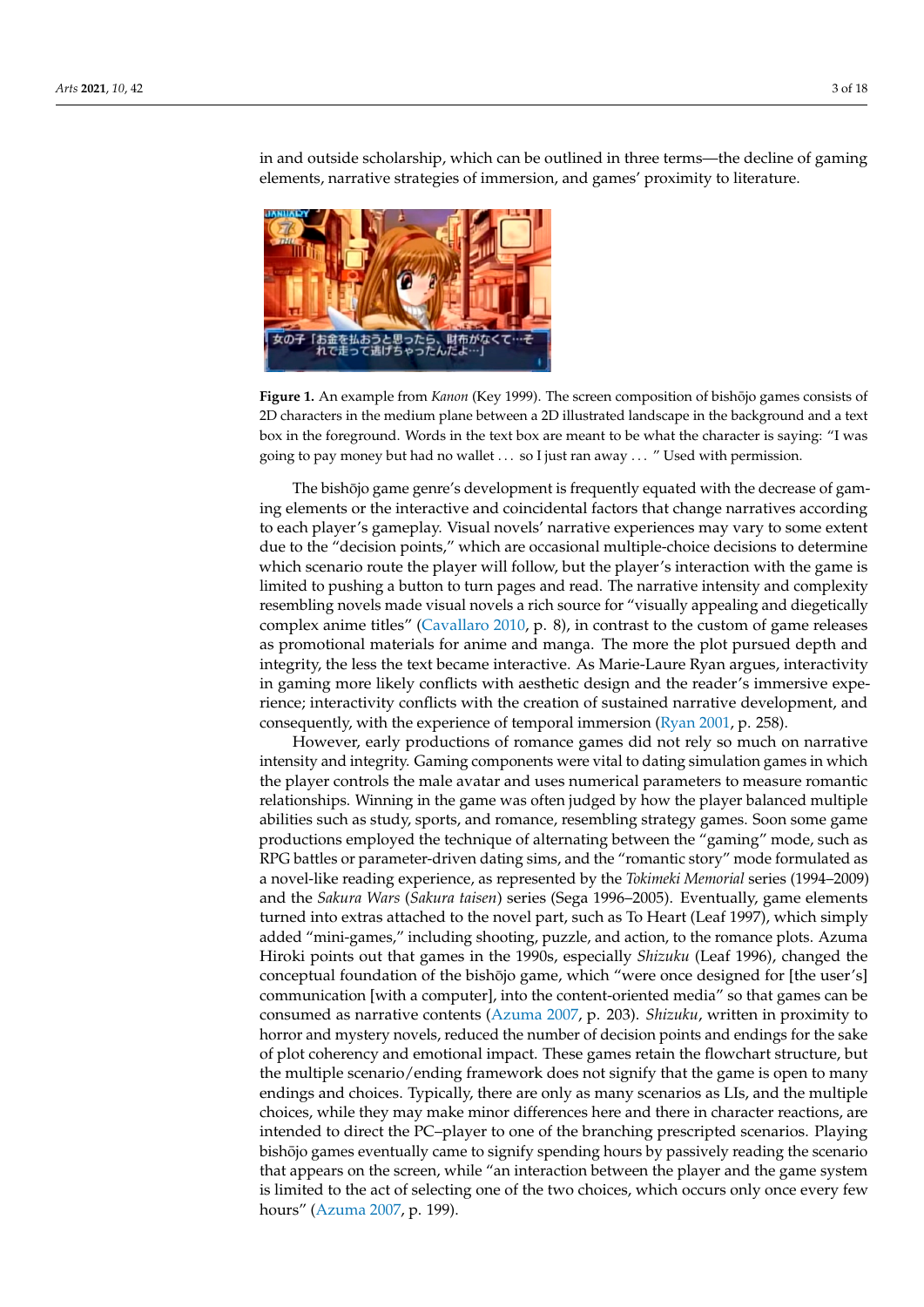A lower degree of interaction in no way signifies that the player's psychological engagement in reading is less active or emotional: rather, many bishōjo games are known as *nakigē* (crying game), or games that make the player cry by provoking intensely emotional reactions to the story. The player's self-referential projection on PC intensifies, although (or rather, "because") interactive components are reduced. The interactions between the player and the game came to be internally embedded in the narrative itself, which is one of the most prominent features of bishōjo game scenarios. In other words, the player's own experience of gameplay appears to be already embedded in the written script, which enables the PC to act as if he is simulating the player's gameplay inside the game. The most prominent functional role shared by the player and PC is the repetition of the story. While reading a novel is modeled as a chronologically linear experience with a beginning and an end, nearly all romance games, equipped with multiple endings and parallel scenarios, are designed on the premise of repetitive play or repetitive reading. The player repeats gameplay to discover multiple endings and their corresponding LIs as if PC repeats the same timeline to meet his promised love. In fact, repeating the same scene, motion, and narration is an essential element in video games across genres as gaming often equally means for the player to learn and anticipate the pattern of the computer-programmed moves and behaviors. While other narrative media may expect the audience to read or view once, "video games are designed to be played multiple times by a player" and "[l]earning the patterns of behavior and working around them is usually itself part of the game" [\(Wolf](#page-17-1) [2002,](#page-17-1) p. 81). With romance games, replayability holds special importance because gameplay equals the player's repeated returns to saved points or decision points of the story to make different choices in an attempt to unlock all LI scenarios and endings.

The player's repetitive play can be accordingly projected as simulations of PC traveling time to return to the past so as to make different choices and discover alternative courses of events or divergent worlds. It is no coincidence that the visual novel genre originally began as horror games such as *Otogiriso¯* (Chunsoft 1992) and *Kamaitachi no yoru* (Chunsoft 1994), in which the player makes multiple attempts to escape from, or prevent, the doomed death of PC or their partners. The branching plot structure is also an effective device as it allows the player multiple attempts to solve a mystery by accumulating information from repeatedly reaching "bad end" scenarios. Bishōjo games refined this model by weaving together parallel plots and romantic narratives so that the PC–player's romantic (and sexual) interests in LIs effectively lead to multiple endings. The popularity of the replay plot in bishōjo games allegedly peaked with video/computer games such as *Gun Parade March* (Alfa System 2000), *Air* (Key 2000), *Higurashi: When They Cry* (*Higurashi no naku koro ni*) (07th Expansion 2006), Ever 17 (KID 2002), and *Clannad*. Many of these narrative-heavy games were soon adapted into television animation series, and the popularity of the looped plot became more globally visible and accessible through anime such as *Steins;Gate* (2011 anime adaptation from Nitroplus 2009) and *Puella Magi Madoka Magica* (directed by Shinbo¯ Akiyuki in 2011). Azuma locates these cyclic narrative traits employed in novels themselves, especially Sakurazaka Hiroshi's novel *All You Need Is Kill* which was published in 2004 and adapted into the Warner film *Edge of Tomorrow* in 2014. In *All You Need Is Kill*, the plot is entirely conceived based on the framework of gameplay, in which "play" must be repeated until the protagonist, who is virtually a game player trapped in the repeated timeline, wins the deadly battle with invasive aliens and survives to live the next day. In this narrative model, the plot typically centers on the protagonist who repeats the same timeline until he finds the right ending, e.g., one of the parallel worlds where he survives the "fate," or the tragic end leading to PC's or LI's death. Another representative example is *Higurashi*, a novel in the game format that is no longer equipped with occasional choices for branching paths and instead realigns supposedly synchronic parallel plots into a linear diachronic narrative structure. Once the "gameplay" reaches a tragic end in which mass murders happen, and the character who "plays the game" in the scenario is killed, she resets and restarts the same timeline from day one. The gameplay accordingly simulates the player's own gameplay, including accumulating knowledge and skills, making different choices,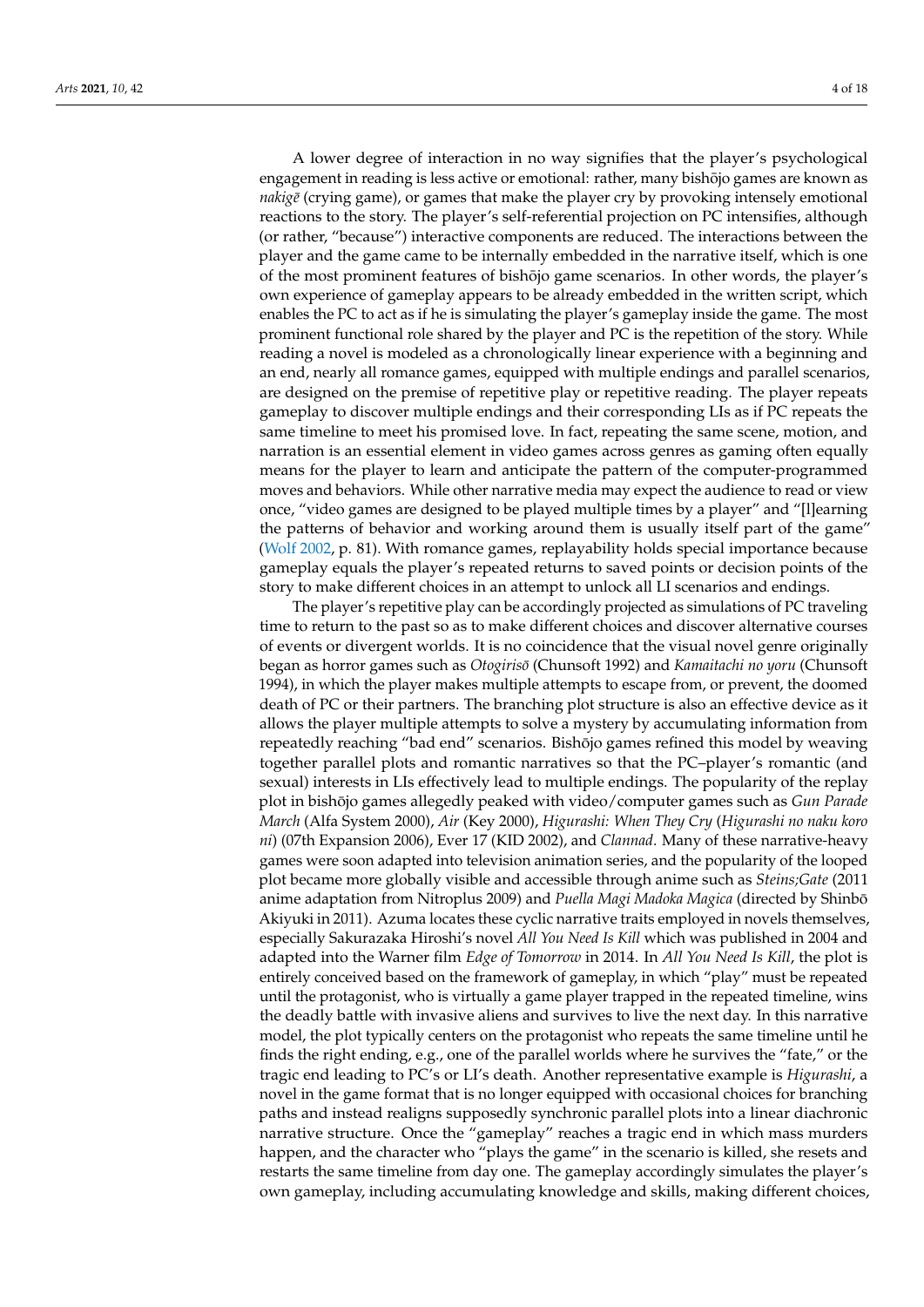and ultimately moves the clock forward to find a breakthrough to a happy conclusion. *Steins;Gate* also prioritizes plot coherency and emotional drama over contingency by the player's own choice, which successfully builds "the equation between the protagonist's and the player's viewpoints by means of synchronizing the protagonist's and the player's memories" [\(Ishii and Shimokura](#page-17-4) [2013\)](#page-17-4).

The cyclic narrative experience in and outside of the game generates the illusion of the player–PC identification and thereby immerses the player in the diegetic world of the story. This immersive effect of bishojo games contradicts many of the premises proposed ¯ in game studies. In the narrative game experience, these pre-scripted narratives are called embedded narratives, which hold "pre-generated narrative content that exists prior to a player's interaction" [\(Salen and Zimmerman](#page-17-0) [2003,](#page-17-0) p. 383). In contrast, emergent narrative "arises from the set of rules governing interaction with the game system" [\(Salen and](#page-17-0) [Zimmerman](#page-17-0) [2003\)](#page-17-0) and is thus open to the player's choice of action based on the way games function as systems. Game scholars have argued that the game's openness to one's choices and the freedom of control over actions have provided a sense of freedom and thereby reinvented the concept of reality in games. For instance, "reality consists of a mapping not of appearance but of control" [\(Rehak](#page-17-5) [2003,](#page-17-5) p. 107), namely, the reality of interfaciality between the player's manipulation and the game avatar or game world's obedience to it. In terms of narrative structure, the simulation of narrative, especially how much the player can control and influence the course of events and narratives, determines the degree of realism. Conversely, in old media narratives such as literature and cinema, realism relies on traditional values, including mimesis, chronological order, and cause–effect relationship. Video games often seek "social realism, which is achieved by designing the world to match the real one, with streets and stores and parks, as well as organizing rituals and ceremonies that enable players to identify their social place in the world" [\(McMahan](#page-17-6) [2003,](#page-17-6) p. 75). The sand box-type games that allow "mods" (modifications) to intervene in the original programming and alter appearances or rules of the game world provide a further advanced sense of freedom and reality thanks to the higher level of control over how one can play the game. In contemporary gaming experiences, this heightened sense of reality configured by the game's openness to modifications promotes the player's immersion in the game world.

In bishojo games, by contrast, the illusion of identification between the player and ¯ PC is created through the frustrated experience of the narrator/protagonist trapped in the literary text. The simulation of repetitive gameplay, often embedded in the written scenario itself, illustrates a suffocating closed system of the narrative world where characters are controlled by the pre-determined plot or "fate" from PC's viewpoint. In literary texts, characters under the author's control are often ignorant of the meta-world outside the text where they live, but PC in bishojo games may theorize and dream about the outside of his diegetic world. PC and the player, who share the same functions across the boundary of the game world, builds sympathy through the shared perception of parallel plots and thereby come to equate the game system with the force of fate. The parallel plot structure simultaneously provokes a threat to the player because the narrative structure itself reminds him that there is a "real" world outside the game that transcends all parallel plots. In theory, any game with a player character by default implants the double consciousness of play; the player–protagonist relationship can be intense and emotional, but the player is simultaneously fully aware of the character as an artificial construct [\(Salen and Zimmerman](#page-17-0) [2003,](#page-17-0) p. 453). To counteract this internal narrative defect, some games tactically embed the PC–player gap into the pre-generated scenario itself. For instance, *One: kagayaku kisetsu e* (Tactics 1998) incorporates the plot device that forcefully takes the PC into "the world of eternity," a simulated reality where the PC becomes forgotten by game characters and restart his life. This simulative "outside" inside the game allows the player to project his identity on PC in the form of immersion in the game [\(Honda](#page-16-3) [2005,](#page-16-3) p. 97) and helps the player misperceive his gameplay to be "gameplay as a metaphor" within the game [\(Azuma](#page-16-2) [2007,](#page-16-2) p. 212). The scripts by the bishojo game scenario writer guru Maeda Jun, such as *Air*, *Clannad*, and *One*, equally utilize this internalized meta-world to amplify the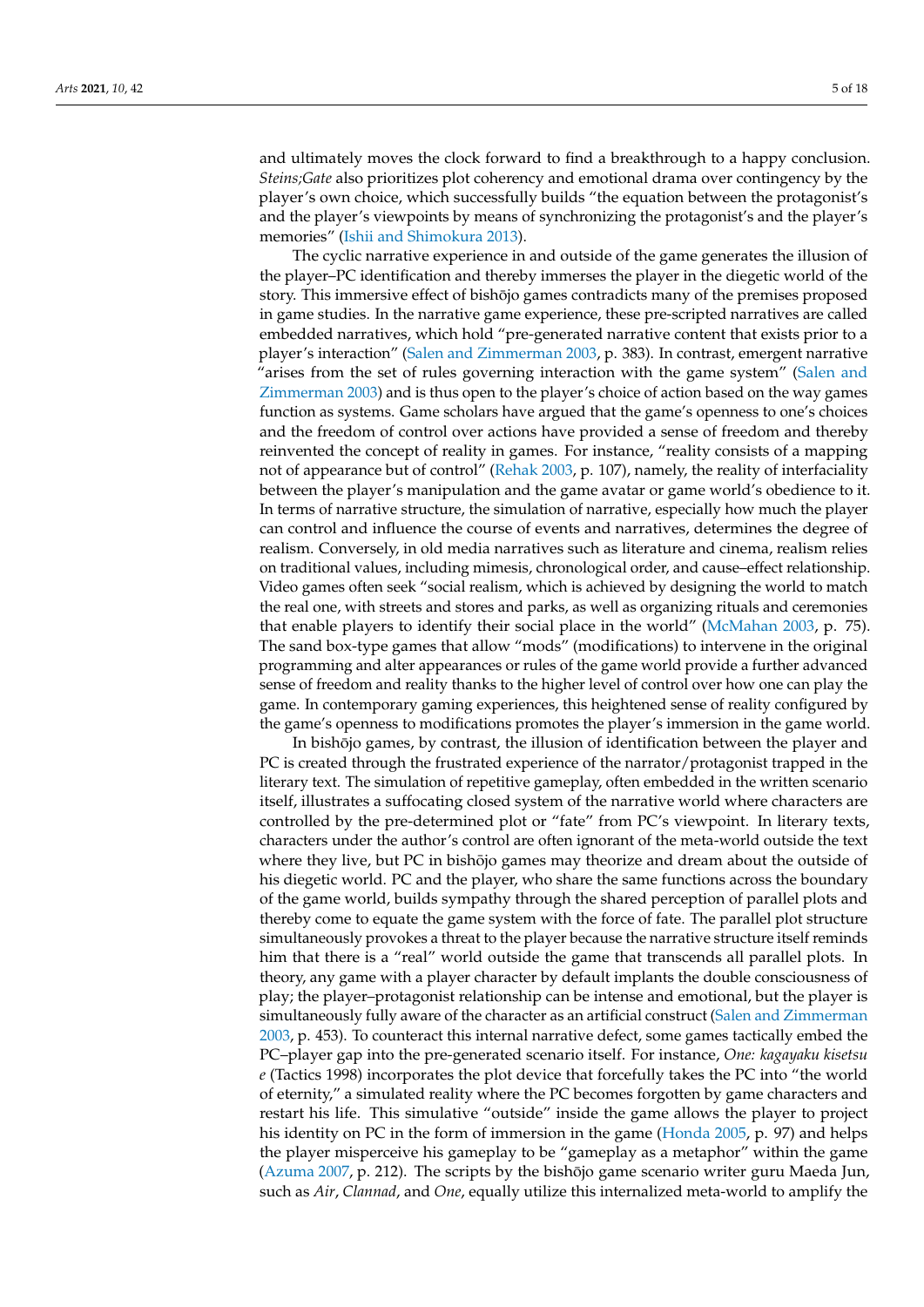player's emotional immersion in the scenario. In *Clannad*, for instance, multiple scenes of a transcendental dream-like world are inserted to imply and repeatedly remind the player that there already exists an external sphere where the PC is equipped with an ability to restart his life. PC must repeat his life to save each LI, which will eventually lead to the main LI's recovery from illness. More recently, the *isekai* (otherworld) plot formula more efficiently fulfills the same function by omitting the process to invite the player to the game world immersion. In the *isekai* genre novels, the protagonist immediately dies in a car accident (or by a heart failure) at the start and reincarnates into a game world. The immersive narrative effects of bishōjo games have developed by internalizing game functions into literary texts in the form of plot and metaphor. Once the narrative formula of gaming fully transforms into novels, the bishōjo game genre may simply lose its *raison d'être* as a game and yield itself to novels that employ the rules of the game.

The cyclic narratives further extend the identification process to the player/reader by immersing them in the illusion of gaining the power to overwrite the text. This mode of repetitive reading explicitly stems from new practices of computer-generated gameplay but simultaneously revives and reaffirms a highly masculine model of the empowered self by means of romance narratives. This reading practice establishes the illusion of the player–PC overriding the power of the author and thereby becoming the author himself, or more precisely, the programmer or administrator of the game world. Simultaneously, the player as a transcendental being observing the parallel scenarios becomes inevitably aware that these scenarios cannot coexist—they are often parallel worlds that are mutually exclusive and contingent on PC's love choice. If the PC saves one of the heroines, the others, although quickly removed from the PC's sight once they are deemed unselected, may quietly undergo their tragic ends because of illness, accident, battle, or the like. This is also how bishojo games coincided with the so-called "world-type" or *sekai-kei* stories of the 2000s. The plot commonly centers on the male protagonist, an average middle or high school boy, who meets a girl. She is, in fact, doomed to face a global or galactic crisis and fight in order to save the world. The personal, romantic relationship is thus projected onto the world crisis without contextualized settings such as government, army, or society. Although it does not overlap in entirety with the romance game genre, this setting characteristic of the 2000s grew in close parallel with romance game narratives [\(Azuma](#page-16-4) [2004,](#page-16-4) pp. 15–16). Against the disappearance of social contexts, the story exclusively zooms in on the romantic relationship of "I" (*boku*) and "you" (*kimi*). As Kasai Kiyoshi and Genkai Shosetsu Kenkyukai attest, the trend is considered to have emerged with TV anime *Neon Genesis Evangelion* (Anno Hideaki 1995–1996), peaked in the 2000s with such works as Shinkai Makoto's 2002 anime film *Hoshi no koe* [*Voices of a Distant Star]* and Akiyama Mizuhito's novel *Iriya no Sora UFO no Natsu* (2001–2003) [\(Kasai](#page-17-7) [2009,](#page-17-7) p. 21). The world-type narrative ideology of choosing one girl he truly loves while sacrificing others, sometimes even abandoning the entire world, although the girl he "truly loves" may change in each gameplay. This choice can be ethically questionable and radical because the decision would not only confirm a world (and a love interest) but also results in the destruction of other worlds and other potential loves [\(Howard](#page-16-5) [2014,](#page-16-5) p. 384). The PC enjoys the privilege of ignorance about tragedies in parallel worlds while acquiring the sense of achievement with overcoming the fated scenario.

As PC replays and chooses the path to save the girl he loves, he increasingly gains the sense of recovering his agency through decisions he makes on the future of the world, however passive and automated the decisions in games may be. As Murray states, the computer user finds pleasure in obtaining agency as "agency is the satisfying power to take meaningful action and see the results of our decisions and choices [\(Murray](#page-17-8) [1998,](#page-17-8) p. 126). The PC–player seems to gain the sense of being an autonomous and unique individual by sharing the game form and the thematic narrative of the game, as "meaning emerges from a game's mechanics—the set of decision and consequences unique to each one" [\(Johnson](#page-17-9) [2012,](#page-17-9) p. 33). Ötsuka Eiji also argues that in the narrative consumption, especially in the post-1970s loss of the political grand narrative in Japan, video games have played a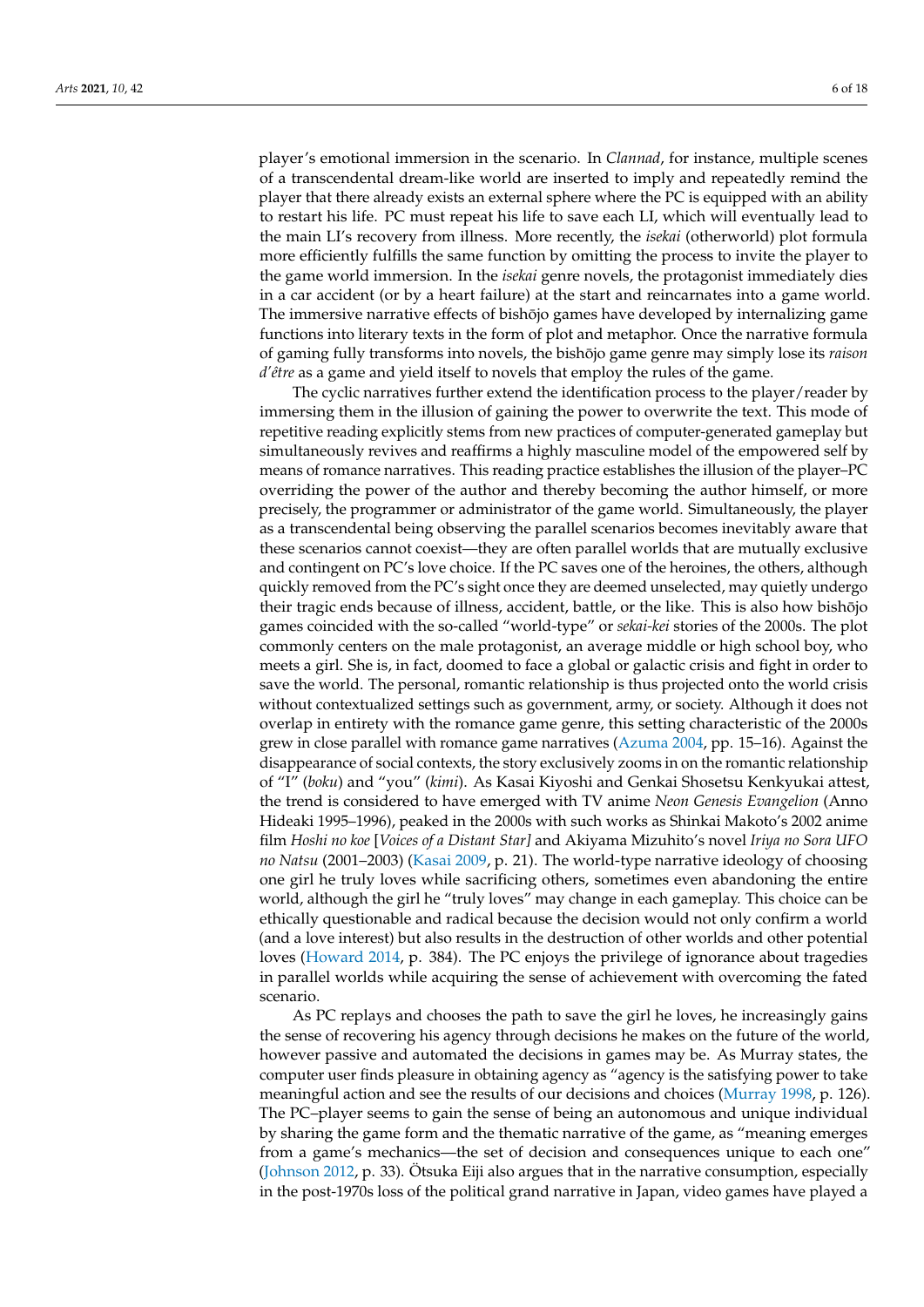significant role as they provide game players with the illusion of becoming an active agency of creating a new and original story while passively playing and consuming the prepared plot ( $\overline{O}$ tsuka [2012,](#page-17-10) pp. 13–14). In  $\overline{O}$ sawa Masachi's argument, the gameplay, conceived as a struggle for the end of the story, further reflects today's social climate where the loss of the ending in public discourses corresponds to fandom where fan-based productions repeat settings and characters to defer ending ( $\bar{O}$ sawa [2008,](#page-17-11) pp. 200–1). Azuma compares bishōjo games to a simulation of growth by means of conquering girls, emotionally and often sexually, so as to recover paternal authority [\(Azuma](#page-16-2) [2007,](#page-16-2) pp. 310–11). Against postmodern challenges, from the disappearance of narrative to the decline of belief in individual freedom, the PC–player rediscovers and reaffirms the autonomous self as a unique individual who is capable of choosing a love by means of choosing the right world among all alternatives. The process of repetition produces a sense of control over history and narrative: by sharing the viewpoint with the player, PC's transcendental ability to interrupt the authorship of the story provides the reader with the illusion that he is actually creating the story by consuming stories. This postmodern illusion of the modern agency further contributes to the sense of conquering obstacles and attaining his object of love.

Bishōjo games reveal the way computer-generated game narratives have both revolutionized the literary reading practice and simultaneously reaffirmed the metaphorical power of the modern self through the rhetoric of romantic love. The mode of story consumption reveals postmodern characters framed by repetitive gameplay, whereas the ideological messages deliver by the scenarios largely return to the idea of romantic love as an ideological tool to reaffirm personal freedom and patriarchal control. The intensely literary experience of gameplay generates the illusion of modern realism as it resorts to the recovery of male subjectivity through narrative technology of romantic love.

#### <span id="page-6-0"></span>**3. Otome Games and Emergent Narratives**

Since existing academic discussions of visual novel narratives have exclusively focused on male-targeted games, those game narratives have been theorized as if female players of romance games do not exist. Accordingly, the discussions presented above precluded many of the characteristics relevant to gameplay mechanisms in women's romance games. Indeed, the female-oriented game market was a rather marginal category until the game industry rapidly expanded to portables and smartphones in the 2000s. The game genre with reverse gender codes to bishojo games, namely those with a female PC and multiple male LIs who have their respective scenarios, came to be commonly called otome games. The symbiosis of computer culture and romance, as seen in bishōjo games, limited the genre's marketable demographic to men with their own room and computer for the luxury of enjoying sexual content and did not transfer well to women's side. Early otome games such as *Angelique* (Koei 1994) and *Haruka: Beyond the Stream of Time* (*Harukanaru toki no naka de*) (Koei 2000) were released for video game consoles, including Super Nintendo and PlayStation, without any pornographic "original" editions, which were released preceding family versions in male romance games. Even without sexual content, these consoles, often placed in a room open to attention from family, restricted romance gaming to limited types of occasions and consumers. The growth of otome games thus depended on portable games with higher resolution images that emerged around 2005, namely Play Station Portable and Nintendo DSLite. Later, Play Station Vita became the main medium of otome games, leading smaller productions to major cross-media marketing successes such as Hakuōki (Idea Factory 2008) and *Uta no*  $\star$  *purinsusama*  $\prime$  (Broccoli 2010). The miniaturization of the game platform has further stimulated the market to expand to different age groups of women. Recent surveys on the gaming population in Japan report the fast increase of middle-aged female gamers, evidencing the shift of the gaming population from teenage male players in the 1990s to female players consisting 40% of the gaming population in the  $2000$  $2000$  $2000$ s. $^2$  In 2014, Sega Networks reported that the smartphone game market had possibly reached its saturation point, now starting to decrease usage. The only exception is the emergent group of female gamers in the age group of 35–49, known as "around 40," who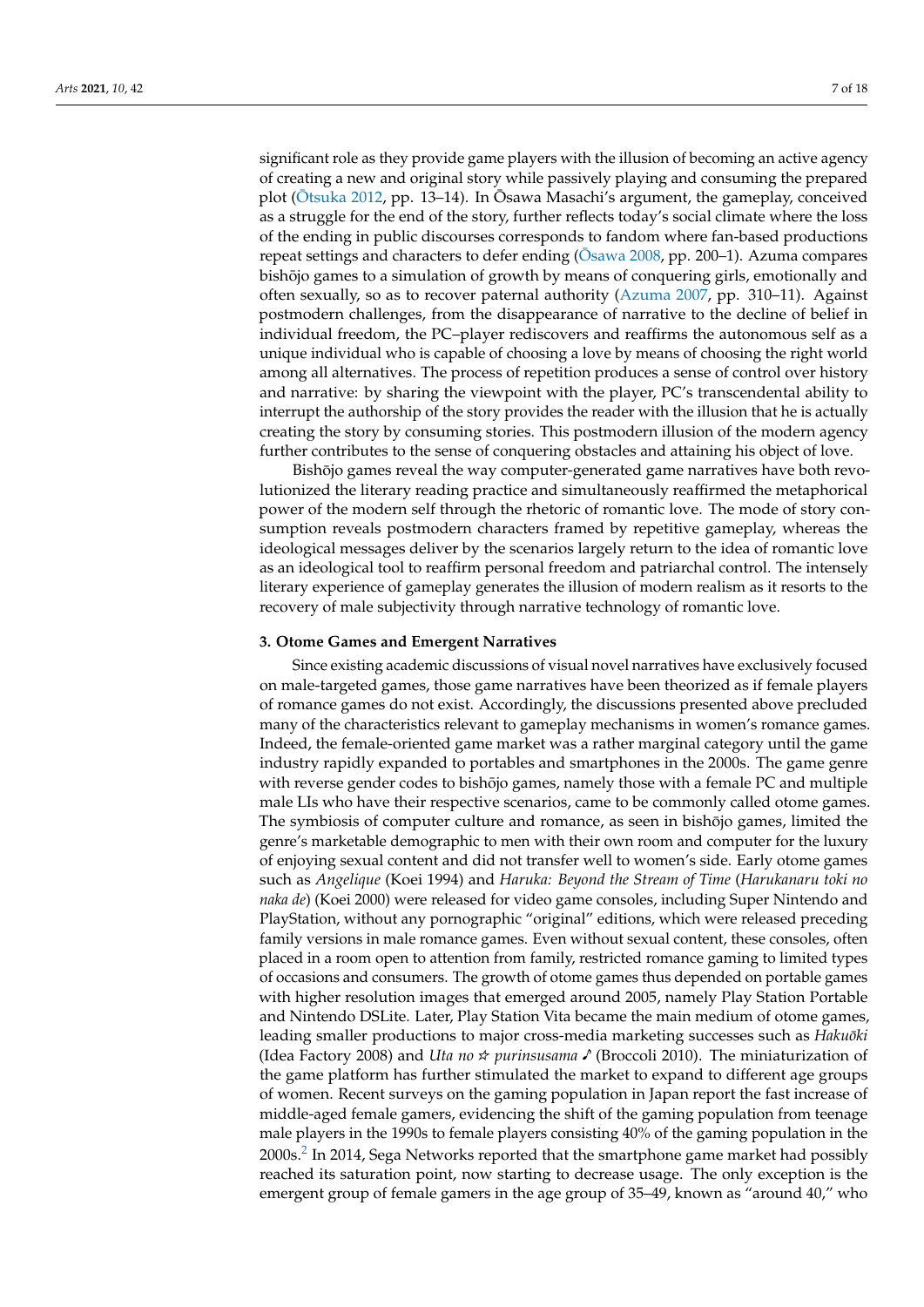are casual players of romance simulation games [\(Sega Networks Game Style Research](#page-17-12) [Lab](#page-17-12) [2014\)](#page-17-12). According to otaku market research by Yano Research Institute, the men's romance game market has shrunk by half since 2007 and is currently a quarter or less of its peak, whereas the women's romance game market has steadily grown with an annual 10% increase.[3](#page-16-7)

<span id="page-7-0"></span>The otome games, being a latecomer to the market, emerged as an experimental amalgam of heterogeneous game genres, some new and some borrowed from established recipes in men's genres. On the one hand, they closely followed the designs of malecentered dating games by means of imitating both the game format and narrative structure while converting the PC's gender to female and LIs' to male. *Tokimeki Memorial Girl's Side* (Konami, PS2, 2002–) and its serialization continuing to present is a typical example of the simple reverse gender approach. Oddly enough, the "girl's side" has sustained popularity while the original "male side" had ended with the last title in 2009. Some visual novel games in the otome genre seem more closely modeled after the narrative structures of bishōjo games' cyclic time, such as *Amnesia* (Idea Factory 2011) and *Clock Zero* (Idea Factory 2010). On the other hand, otome games employ gaming and narrative schemes, which had to be created from a blank slate. According to Erikawa Keiko, one of the founders of Koei as well as of Koei's otome game label known as Neo Romance, the making of women's romance games began by first hiring female workers and training them as programmers and game makers (Famitsū [2015\)](#page-16-8). Since the 1980s, Koei is a pioneer of the strategy games and samurai war tactical simulation games set in historical Japan, such as *Nobunaga's Ambition* series (1983–) and *Kessen* series (2000–2004). The borrowing of military war simulation into women's romance resulted in a unique reinvention of dating games in the conceptual framework of battle-driven historical dramas, simulating military strategies and political conflicts. Although it is difficult to judge whether Koei's approach triggered the trend, romance in otome games tends to take place in historical settings; or more precisely, the diegetic game world of otome games tends to be filled with war, ranging from military combats to political terrorisms, into which the female PC is thrown unintendedly. This tendency reveals a clear contrast to bishojo games usually staged in ¯ Japanese school students' contemporary everyday lives.

The formal features of otome games can be best described by the persistence of the emergent elements. Antithetic to embedded narratives, emergent narratives are more ruled by the mechanic functions of the game system and contingent on each player's choice of action. For instance, the player may choose to train PC for more skills, buy an item at a shop, move the PC to the next destination, or simply speak to one of the LIs. The feature was standardized in the earliest dating simulation games for men but quickly became obsolete as the visual novel style with embedded narratives soon dominated the genre. Sustaining the emergent gaming elements in otome games resulted in partitioning the gameplay into multiple modes between the story mode and the play mode in mixtures of visual novels, RPG battles, and strategies. The disconnection between different segments of gameplay disturbs the interrelationship between the embedded and the emergent narratives, as the alternations of modes regularly remind the player of the simple fact that this is a game and the player exists outside the game. For example, in *La Corda d'Oro* (Koei 2003), PC's major task is to earn points from practicing the violin and impressing the audience, which can be used to purchase items such as presents to LIs and dresses for concerts. The PC must use her time efficiently to discover music scores, develop artistic interpretations, find a partner to play them in ensembles, and finally, compete in contests. In this model, numerical romance parameters are scaled to the PC's musical efforts, which directly mediate the player's labor to gameplay. The second title in the Neo Romance series, *Haruka: Beyond the Stream of Time*, and its long-lasting series to date, commonly employ the style of alternating scenario-based drama parts in the visual novel format with turn-based role-play battles. A map screen mediates them to allow the player to move the troop of PC and Lis, similar to strategy games. The intermittent battle sequences force PC to be visually and vocally represented on the screen, which reminds the player of their un-immersive presence or the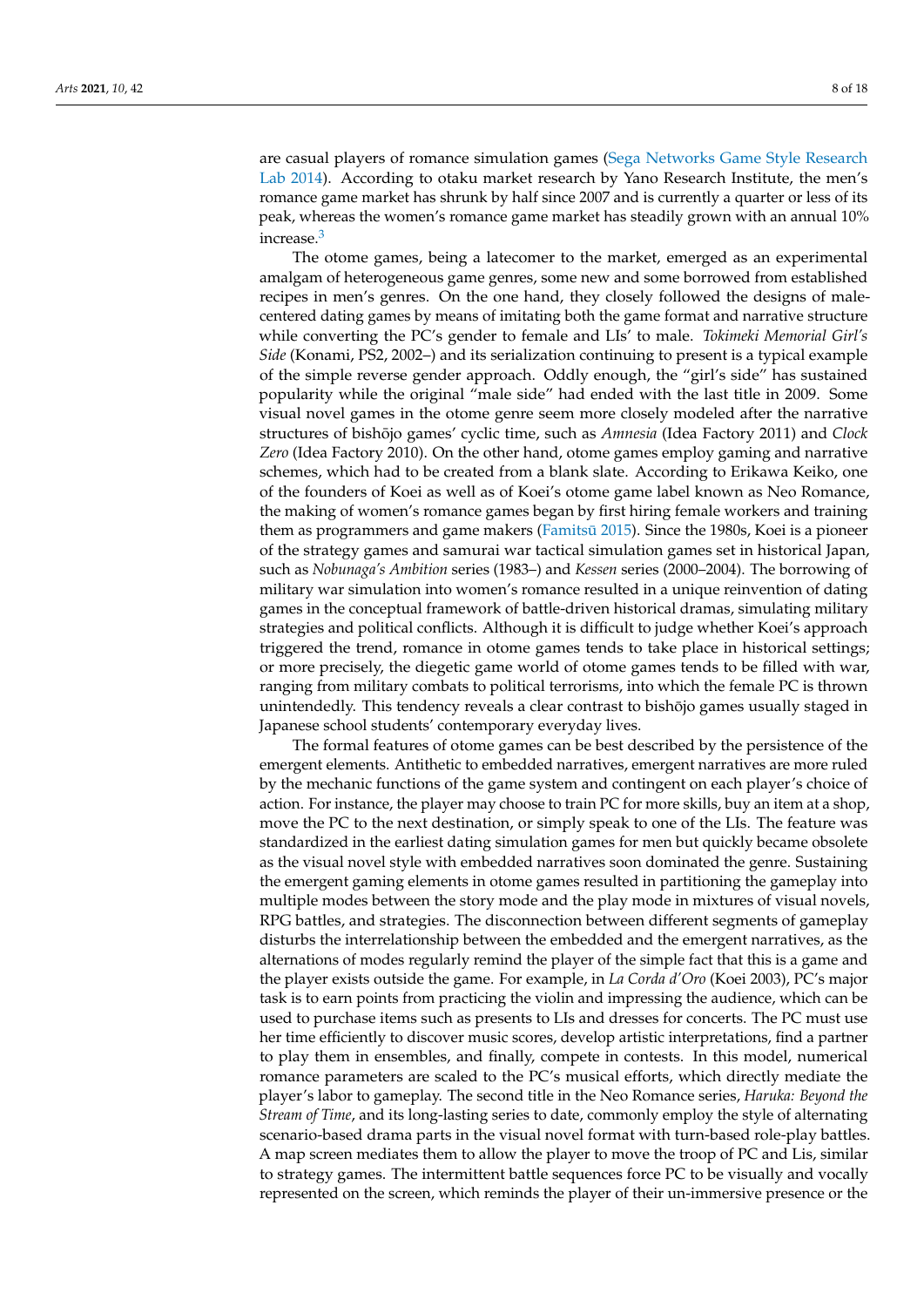player's lonely existence outside the game. Some game titles employ narrative techniques shunned as taboos in men's romance games. For instance, *Norn9* (Idea Factory 2013) provides three different PCs and their respective sets of LIs, which enables the player to experience multi-subjective narrations and parallel plots. While innovative in its approach, the narrative structure simultaneously prevents the player from projecting oneself on a single PC. Adding voice to PC's own lines is another approach that accentuates PC's fundamental difference from the player. As seen in Figure 2, it is also common in otome games to show PC's own character face in the text box to accompany PC's narration and dialogues, which is hardly acceptable in bishōjo games, especially in those where PC is designed as a faceless character to invite the player's identification. The gaps of sexual or romantic knowledge between PC and the player further contribute to the dissociation as PC is overly innocent and ignorant of romance matters, let alone sexuality, in contrast to the player whose gameplay is primarily driven by a desire for romance. These formal characteristics to retain the PC-player divide are not simply sustaining distance between the two but are also likely to re-present PC as an object of affection and visual pleasure for the player rather than PC as a locus for the subject position. They indicate crucial differences from the male-centered model of romance gaming, which affirms that narrative features converge on the player–PC identification. Otome games seem to take advantage of the player's detachment from PC and her game world inhabited by LIs to decenter the player's identity and desire, thereby resisting the narrative effects of immersion. narrative effects of immersion.

<span id="page-8-0"></span>

Figure 2. An example from Haruka: Beyond the Stream of Time 3 (Koei 2004). The text is vertical and shown to the right of the screen along with the player character's own fact to show her feelings. shown to the right of the screen along with the player character's own fact to show her feelings. Words in the text box represent her internal thoughts: "Saku is the priestess of the Black Dragon. I'm Words in the text box represent her internal thoughts: "Saku is the priestess of the Black Dragon. I'm ... the priestess of the White Dragon ... " Used with permission.

The decentering approach further extends from the game form to the narrative mech-The decentering approach further extends from the game form to the narrative mechanism. The key plot factor among commercially successful otome games that set the standard for the genre is the historical setting simulating battles and political dramas of the premodern or early modern eras. Conversely, some titles do not fit this description, I will focus on the two game titles that widely defined the otome genre, which are the Haruka series and *Hakuōki*. These will show how romantic love as a tactical measurement is aligned, or more precisely not aligned, with romance in the narrative form. Throughout aligned, or more precisely not aligned, with romance in the narrative form. Throughout the *Haruka* series, PC is a contemporary schoolgirl summoned to another world that resembles historical Japan. The periods she lands on range from the Heian era (794–1185) to the Taisho era (1912–1926). She learns that her identity is the priestess of the Dragon God, whose mission is to help her Eight Guardians to battle the evil force. The Eight Guardians, who are the game's LIs, represent different elements of the constellation commensurate with the five elements in the Taoist cosmology of Ying/Yang. For example, the third game in the series draws the main plot and setting from *The Tale of the Heike* (*Heike monogatari*), a Japanese literary classic compiled around the 14th century in the form of a war epic narrating the historical battles between Taira and Minamoto clans in 1180–1185. The LIs are major legendary characters from the tale as well as imaginary ones across the Taira– Minamoto divide, such as Yoshitsune and Benkei, two popular figures on the Minamoto side in the epic, and Atsumori (1169–1184), a young samurai of Taira whose death was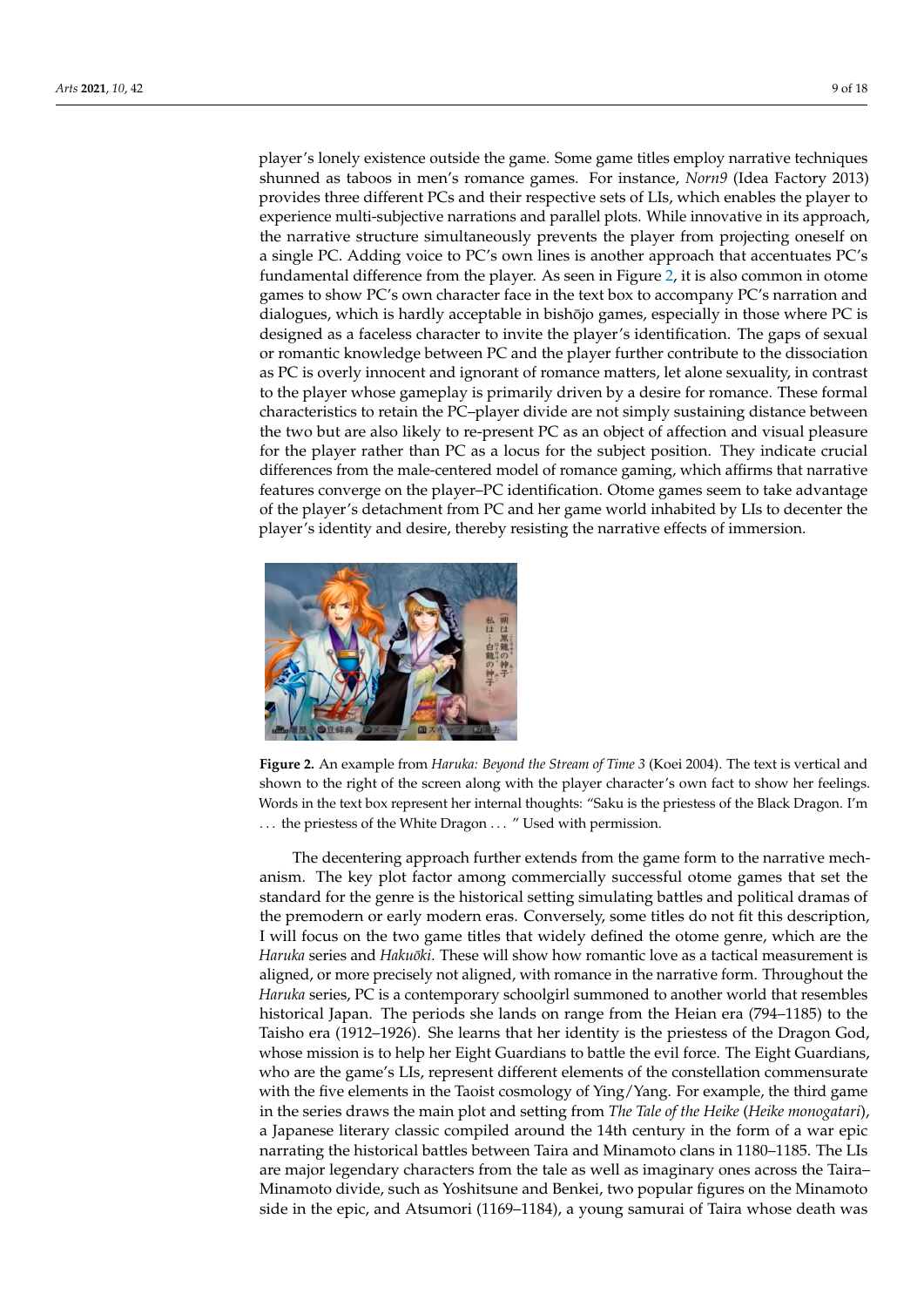repeatedly adapted to Noh and Kabuki plays for tragic beauty. Hakuōki is another otome game example formulated by the narrative structure of history, but unlike the otome game examples I have presented above, the game strictly employs the visual novel format, which limits emergent narrative factors to occasional decision points. Set in the Bakumatsu era (the 1860s), the turbulent time of Japan's modernization at the end of the country's two-century-long isolation policy, military and political conflicts occurred between the pro-shogunate Tokugawa forces and the imperial nationalist forces that advocate Japan's Westernization. PC travels to Kyoto in male disguise looking for her father, where she encounters zombie-like samurai called rasetsu and soon finds herself becoming a member of Shinsengumi. Shinsengumi is known as a military police force representing the proshogunate old-school samurai doctrine against the modernizing imperial government. LI characters are adapted from historical figures of Shinsengumi widely popularized through historical novels and films, such as Hijikata Toshizō (1835–1869) and Okita Sōji (1842–1868).

Due to the commonly known historical facts, the romance scenarios struggle between history and romance. On the one hand, the known course of history forces LIs to accept their doom to lose and die at a point in the war. The Guardians in *Haruka* 3, if siding with the losing Taira clan, are destined to perish, but even if siding with the winning Minamoto clan, such as Yoshitsune and Benkei, they are eventually hunted down and killed by forces sent by Yoshitsune's half-brother Shogun Yoritomo. Similarly, *Hakuōki's* LIs, being Shinsengumi commanders and captains, must yield to the historical necessity that all but a few die in battles before modern Japan rises. On the other hand, similar to other otome games, these are equipped with alternative endings that lead to happy conclusions in which LIs survive to live a modest happy life with PC. PC in *Haruka* 3 is capable of using a dragon scale to leap time and redo the past to evade the target LI's death. Similarly, Hakuōki bears multiple endings to ensure that the player finds the couple's happy incognito life. The multiple endings raise issues on how endings should be valorized: the happy ending is the game's right ending but cannot be fully regarded as the "correct" ending due to the dilemmatic narrative tensions between historical correctness and romance. LI's death leading to "bad ends" must be overridden by the player–PC's choice but does not nullify the historical value of the heroic samurai's loss. In fact, Hakuōki adds a fictional setting to resolve this dilemma in a curious manner. Shinsengumi is not only a militia with old samurai doctrines but also a façade to conduct experiments with an elixir in order to artificially produce empowered samurai under the shogunate's order. This elixir is made from the blood of the superhuman race known as *oni* in Japan or as vampires in Europe. Once the game advances to a particular LI's branching scenario, the LI may face an unbeatable enemy and choose to take the elixir to win the battle or protect PC, which enables him to gain power temporarily but consumes his life energy profusely. The addition of this setting ensures that the ending with a happy life with LI hints at LI's imminent death due to his deteriorating health. It is important to note that these narratives take advantage of the common cultural essentialist view of samurai aesthetics that transience of life, or rather, death in a word, is more beautiful than continuing to live. The common taste for the loser's side has long been identified in Japan's traditional tales and films, as suggested by the *hangan biiki* culture [\(Sato¯](#page-17-13) [1958,](#page-17-13) pp. 60–62) and the *mono no aware* aesthetics of the nostalgic samurai drama [\(Desser](#page-16-9) [1992,](#page-16-9) p. 1[4](#page-16-10)8).<sup>4</sup> These characters continue to be heroes for the Japanese because they are losers of history, embodying the lost tradition and the melancholy over the samurai spirit that disappeared from Japan.

<span id="page-9-0"></span>These historiographical facts or samurai philosophy are not thematically important in themselves, but more significantly, they serve to persistently marginalize the PC, and the player by extension, from the game world. Historical accuracy in the scenario disapproves the player's possible illusion of owning control over the scenario of the game world, nor over the historical events of premodern Japan that had ended before modern Japan. In other words, this narrative structure leaves very little room for the player's illusion of taking over the scenario's authorial voice, thereby making the location of authorial control obscure. This dispersed authorial voice of the scenario invites the player to perceive oneself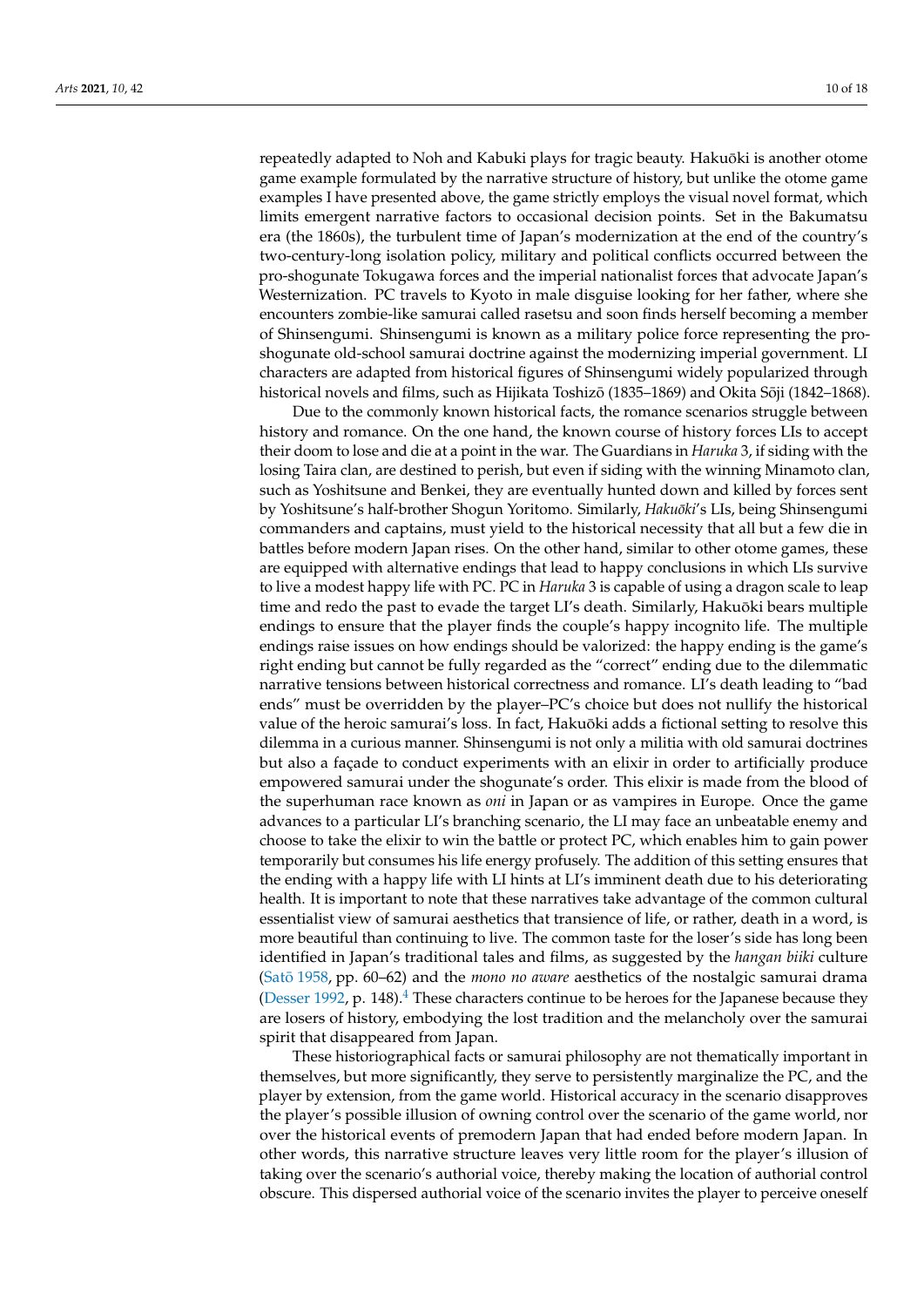as a separate entity from history, from romances between the PC and LIs, and even from the game world itself. The otome game model makes use of "history" as a powerful counter-discourse to personal romance scenarios and thereby resists the integration of narrations among multiple subject positions and stories. In addition, the world of samurai LIs constitutes a male-centric world of camaraderie in which PC is a marginal participant, guest, and observer. In this respect, the game can be effectively set in another world than samurai Japan where male dominance is structurally ingrained as aesthetics such as gangs and aristocracies. The historical setting, however, more profoundly plays into the gender division, which endorses the male dominance of the world filled with battles, while the PC remains marginal to the men's world. The PC's appearance faithfully embodies her role, namely, a cute girl in male attire: the PC acts as a member of the male society and plays an active role [\(Kim](#page-17-14) [2009,](#page-17-14) pp. 179–80), but men move history forward, and the PC's agency in the scenario is often limited to be an object of love for game characters, and for the player as well. Regarding bishojo games, I argued that LIs (and their worlds) are often mutually exclusive, which may raise an ethical question of how the unchosen LIs may die or disappear in parallel worlds. By contrast, LIs in otome games seem to coexist as a team whether PC chooses to love one of the LIs or the other, as they form a systemic constellation comprised of different elements. LIs as a team also leaves room for the player's freedom to imagine homosocial (and homoerotic) relationships among them while the player simultaneously enjoys potentially lesbian affection to the PC.

PC's marginality does not only bind her to the passivity of the feminine gender but also bestows power on her, often by birth. For example, PC in Hakuōki is later revealed to be an oni herself, whose blood contains the same mystical ingredients as the elixir that transforms humans into superhuman fighters. Her feeding of blood to some LIs serves as symbolically erotic scenes highlighting romantic relationships. PC in the Haruka series is a shaman figure who mediates power from the Dragon God to her circle of guardians. This approach is not limited to historical otome games but can be found in those with contemporary settings, among which *Hiiro no kakera* (Idea Factory 2012) deserves mention as the game probably refined this archetype for the otome genre. In this visual novel game, LIs embody the guardian roles representing different subhuman species and obey PC because the ancient contract binds them to PC, the hereditary shaman who owns mystical power. As one character says, the "blood," namely a system of contract they simply obey, defines their roles: it is not a question of accepting or comprehending their duties. This powerless yet shamanic center figure is rare in bishōjo games, but one character particularly comparable is Rika in *Higurashi*, the shaman of the village who bears the ability to repeat time yet passively executes it by acting cute and depending on her team of friends to escape the *Arty of 100*, *1000* as a mediator of power and contractor of the relationship suggests a significant premise about otome game, namely, that PC is functionally comparable to the game player. The PC simulates the role of a game player—a casual and unskilled gamer—as she feeds special skills and spiritual energy to characters who fight. This is how the historical setting itself may not be as important as the mechanical similarities between the player and the PC. For instance, a popular title with a contemporary setting such as Uta no  $\star$  purinsusama  $\checkmark$  efficiently builds the operational PC–player similarities, although LIs are not a squad of samurai but a team of male idol singers to whom PC feeds songs for competitions. The PC is a seemingly powerless center of the network of fighters but executes the power of mediation that permeates through LIs who continue to fight on the frontline. The PC and the player of otome games may play on their own gender inferiority in the male-dominant world so as to be protected and loved by LIs but functionally feeds psychological and spiritual energy to LIs.

> These otome game characteristics highlight their tendencies to decenter locations of desire, decompose identifications, and reject the player's immersion. In this paradigm realigned by a new mode of gameplay, romantic love opposes the modern model of the autonomous self as generated by bishōjo games. If bishōjo games pursued strong narrativity and immersion, otome games show lenient inclinations toward what Ryan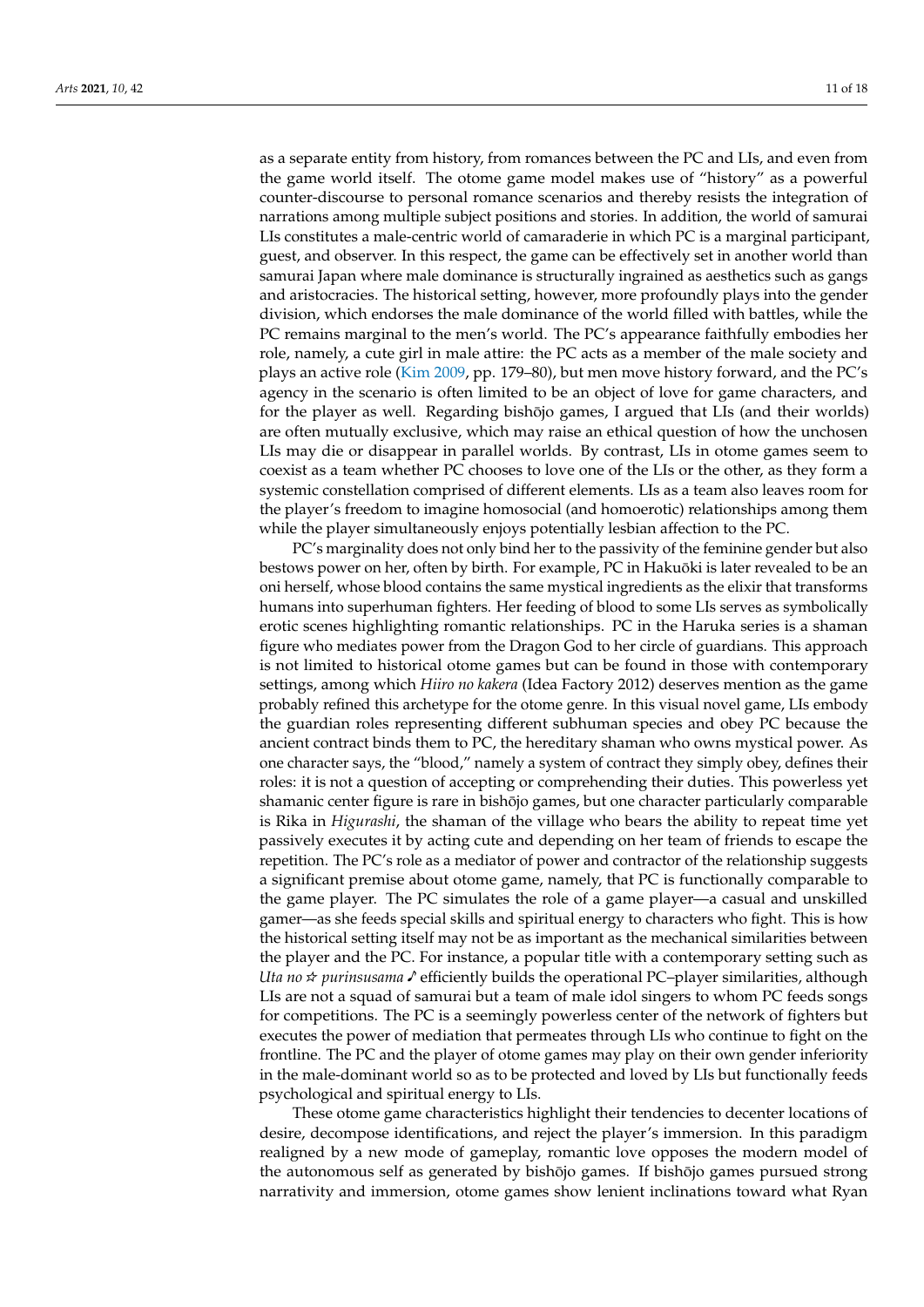calls interactivity of digital texts. The otome games' adherence to emergent narratives attempts to dismiss the authorial control from the scenario and seek narrative meanings in the complexity of interaction with the game system itself. The PC's agency in romance is provided as a simulation of the game player who may lack control, power, skills, or experiences but owns the ability to distribute skill points and magical energy to the fighting heroes. In this respect, romance serves as an interface with the game system itself, as this model assumes the PC simulates the position of the game player and reminds the player of the untransparency of the medium. It is likely that the operational interaction with the system is more complex and rewarding and sustains the misperception of the game system as romantic relationships.

#### **4. Voice and the Visual Form**

The otome game model I discussed above explicates mechanisms behind the formal and narrative character of the genre but further mystifies the location of pleasure in women's gameplay. Understanding otome games is particularly challenging since contemporary theorizations of games and fan culture are largely framed by the male-oriented desire for retrieving (the illusion of) power, as well as for obtaining ownership of characters as sexual objects. Uno Tsunehiro points out, for instance, that the bishojo games ¯ and surrounding sekai-kei culture protect the consumers' fantasy of sexually conquering female characters who unconditionally accept the male protagonist [\(Uno](#page-17-15) [2008,](#page-17-15) p. 205). Saito Tamaki argues that the fundamental difference of otaku, or fans of anime and games, from other fans, is sexual desire directed toward fictional characters (Saitō [2000,](#page-17-16) pp. 50–53). Without the illusion of the PC–player identification and of the subsequent sexual rewards, how does the player find pleasure in playing romance? If the player's labor, or interfacial dedications to the game system and LIs, generates the illusion of romance, how does the player receive a reward when the player remains foreclosed from the game? Based on the hypothesis that otome games shift weight from the consumption of the story about the self to that which remains after the disintegration of the components that constituted the story, I will shed light on the audiovisual aspect of the games. Despite the different narrative schemes discussed above, otome games and bishōjo games share the visual design, which makes the genre immediately identifiable due to their unique screen composition. They also both draw upon the fetishism of characters and their voices as the primary parameter to drive game sales and motivate gameplay. In this section, I focus on the audiovisual aspect of the game in order to examine how it constitutes the pleasure of gameplay and thereby investigate the function of romance in otome games.

The visual novel's game format is characterized by the absence of visual sensation because animation factors, whether in character motion or background surrounding, tend to be limited to the minimum. These formal characteristics modeled after classic adventure games of the 1980s to early 90s have not changed their foundations, although illustrations and character designs continuously become updated and more detailed. The characters in the frontal medium shot stand against a painted landscape, leaving visual disparity from the foreground characters. The character figure standing behind the text box is hardly animated, usually consisting of a few stills of illustrations. The character's motion is signaled by the change of the posture, the movement of hands or eyes that occasionally blink or shift the direction of gaze. While these animations may somewhat convey the character's mood, visual information that contributes to the description of the story and the character's psyches is minimal. These visual traits common across visual novels and romance games pose critical challenges to some theoretical frameworks of technological evolution and game. They function in different modes of pleasure production than games with movie-like spectacles and three-dimensional open stages. The romance games resisted the technological advancement of game systems, animation of movements, and image rendering. Lev Manovich, for example, envisions continuity and modularity as new visual media production in games. He argues that "where old media relied on montage, new media substitutes the aesthetics of continuity" [\(Manovich](#page-17-17) [2002,](#page-17-17) p. 135). In his prospect,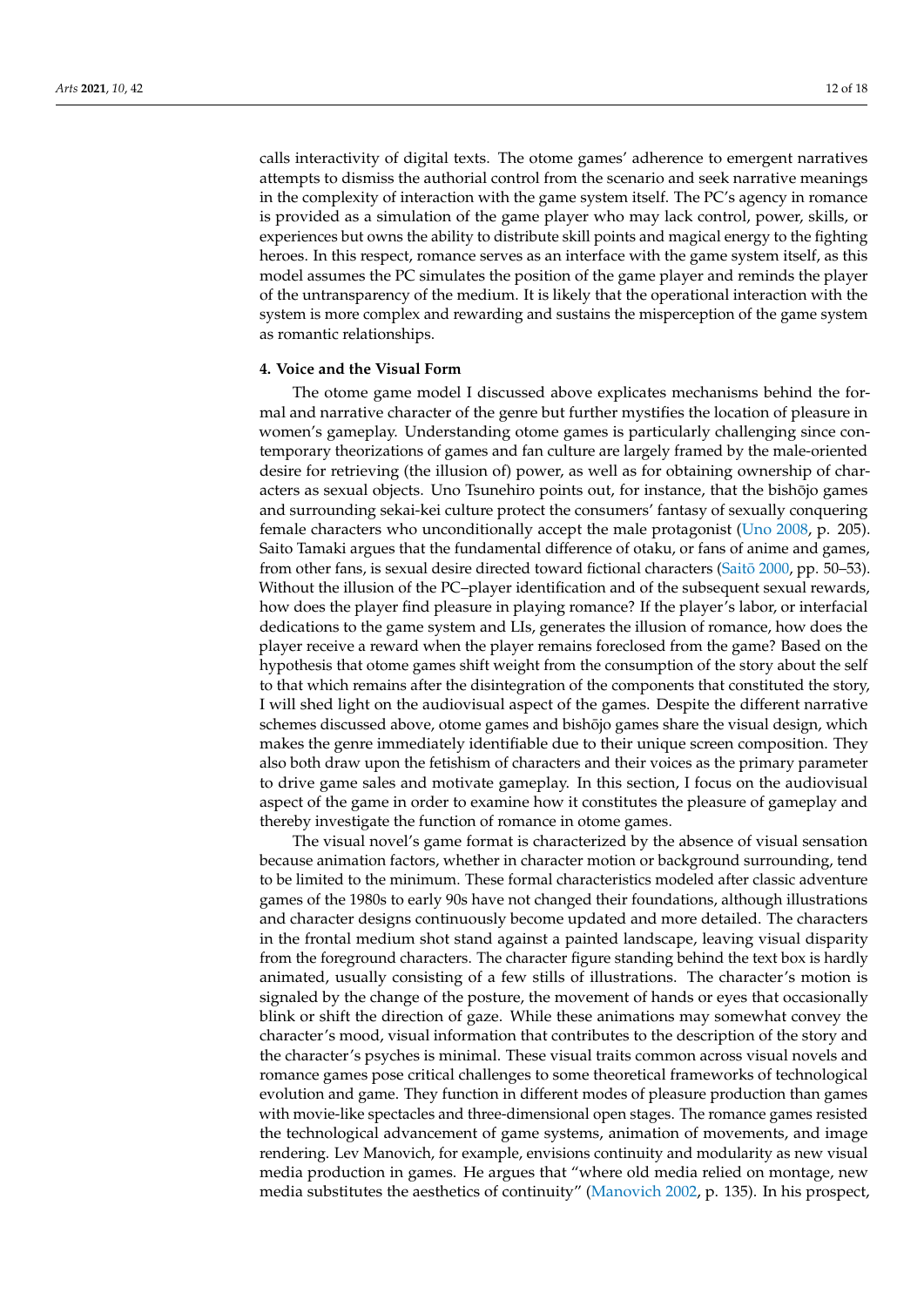visual media will gradually shift from cinematic deception known as continuity editing toward spatial presentation as a coherent whole in the VR-style representation of the world. While in traditional cinematic production, the object, i.e., the end product, is a single-stream output in which constituent elements are no longer accessible, digital compositing means to select and assemble components that can remain separate without losing individual elements' independence. This model presents the visual integrity and controllability of module components as important factors for the perception of reality. The visual narrative method of the romance games was initially a result of the technological and financial constraints of video game production but thereafter maintained the same style of layering illustrated stills and text boxes regardless of technological advancement. The characters also closely mirror the unmimetic style with flat compositions and unrealistic facial designs common in manga and anime. Cavallaro points out that the self-conscious artificiality of anime-like character design in visual novels promotes immersion [\(Cavallaro](#page-16-1) [2010,](#page-16-1) p. 3). Azuma argues that the romance games' resistance to technological innovations occurred due to the game's need to simulate the act of reading novels [\(Azuma](#page-16-2) [2007,](#page-16-2) pp. 200–4).

It is worth noting that these arguments on visual novels are solely based on bishojo games or romance games with a male PC and female LIs, excluding otome games in their entirety. Although they share similar visual forms, I have argued that the stories and game systems of otome games show rather different narrative mechanisms from bishojo games. If bishojo games' visual form and scenarios converge on the effects of immersion in and identification with the game world, the reward of the game already resides in the literary mode, i.e., simulating PC's cathartic act of saving and conquering the girl he loves and reclaiming power as the author and as the father. If otome games resist this form of male pleasure and instead pursue the fluid maneuverability of mediation and disintegration among multiple layers of gameplay, a term that may best express this elusive pleasure is juiciness. For example, unlike hard-core players, those more attracted to fiction and interaction are keen on receiving positive feedback from the game as a reward for the player. The reward does not contribute to character growth, such as bonus skills or high scores in the game, nor to benefits in the player's reality. According to Jesper Juul, juiciness is an immediate pleasurable experience that gives excessive positive feedback, which makes the player feel powerful and in control [\(Juul](#page-17-18) [2009,](#page-17-18) p. 45). What distinguishes this pleasure from established ideas of reward is the fact that this pleasure is non-diegetic or pleasure felt by the player in the form of an interface with the game. Therefore, the praise given to the player does not affect growth or winning inside the gameplay and assumes the player's externality. Due to these features, juiciness may be an "enigma" [\(Juul](#page-17-18) [2009,](#page-17-18) p. 49) in comparison to existing concepts of pleasure, but this notion helps lead our discussion to the mysterious component of romance games that has vigorously driven the market, i.e., the voice.

What constitutes the narrative foundation of the game is not only the visual language and the verbal text but also the voice, which has carried a vital role in the game narratives. As part of the overall media-crossing industry encompassing anime and its related franchises, romance games have primarily relied on the commercial power of voice due to the intermedial nature of the game products. This voice-centered culture of Japanese anime and video games may have originated from the low-budget and cross-media condition in which voice is often the sole factor that remains unchanged across different media formats, visual styles, and story settings. Even when no budget for animation is available, voices and scripts may suffice the need for the production of the visual novel. In other words, voice undertakes the function of the imagined character continuity across the visual and narrative discontinuities, thereby compensating for the lack of cross-text integrity. The voice industry has dramatically grown in Japan in close correlations with virtual idols, vocaloids, and voice actresses/actors who perform in concerts and on radio, resulting in the branding of voices in a similar manner to the idol industry. Aside from these industrial factors of characters' voices, however, the functions of voice in romance games pose significant questions in narrative media.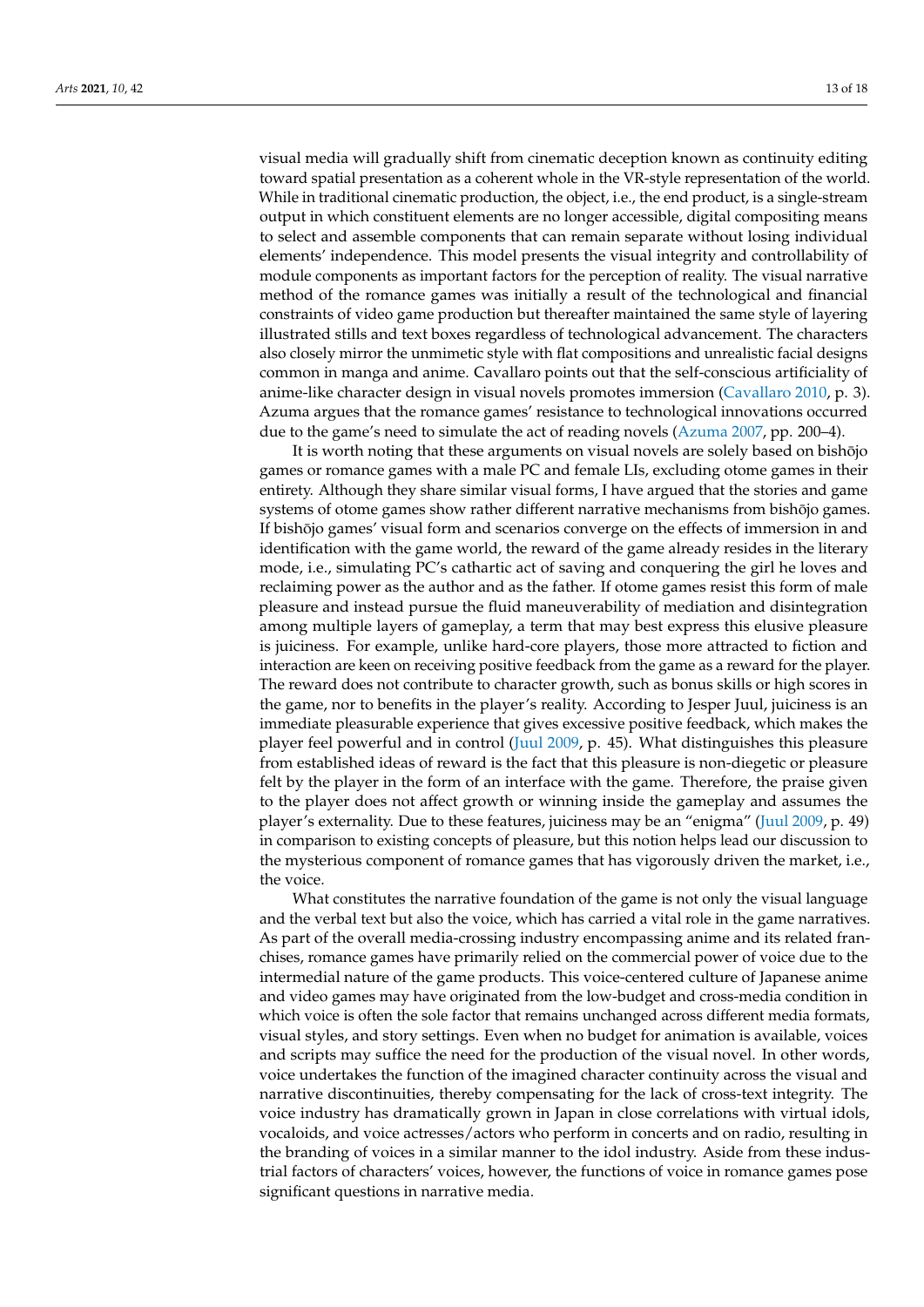The problem with the role of the voice in romance games is the fact that voice demonstrates little significance in narrative functions themselves—in other words, the voice carries surplus values that exceed semantic necessity. Indeed, many bishojo games, especially those in the 1990s and early 2000s, which were first released for computers, came out without vocal audio. Unlike moving picture media, including cinema, anime, and even video games with cinematic visual composition, romance games narrate the story in the written text, often in a combination of the PC's first-person narration and dialogues with/among other characters. Customarily voices are generously assigned to LI characters, while the PC's own utterance or narration is rarely voiced, which generates the condition that PC's uttered words, let alone narrations and monologues, are silent written texts, while an LI's words are doubly represented in both voice and text. As far as the narrative function is concerned, LIs' voices should be regarded as redundancy in the narrative plane of the story or expressing character personalities, although they may be useful in augmenting emotional expressions. This surplus value attached to LI's voice can be best explained by the notion of fetishism. The power of voice has been most passionately theorized in Western philosophies and psychoanalysis, among which Derrida's theory of logocentrism in Of Grammatology stands out due to its scale of impacts. In this phenomenal work, Derrida criticizes the Western belief in the truth value of logos or the phoneticization of words [\(Derrida](#page-16-11) [1998,](#page-16-11) pp. 3–4). In the Western metaphysical tradition of speech as a divine presence, voice has enjoyed a special privileged position assigned for its role as a vehicle for a purer form of meaning, thereby locating the voice as an integral center of the Word and humanity. According to Derrida, the logos represents the immediacy of mental experience in speech, as it conveys the life and presence of the speaker. Theories surrounding the tradition of vocal speech in Western philosophies have unequivocally joined this poststructuralist direction.

Contemporary critiques of voice, especially in postmodernist theater performance, fully absorbed this Derridian stance of speech as a failure of signification and have stated that "speech has no function except to show its failure as a medium of communication" [\(Martin](#page-17-19) [1991,](#page-17-19) p. 31). For our discussion of romance games here, at least two concepts resist the Derridean theory of phonocentrism, which are fetishism and the Japanese language. Romance games display a form of intense voice fetishism, but it cannot be hastily equated with the vocal supremacy in the Derridean scheme, mainly because of script-centrism in other languages. As Derrida disclaims, his theory is meant to apply to phonocentric languages, a few exceptions from which are non-phonetic scripts outside logocentric civilizations such as Chinese ideographs [\(Derrida](#page-16-11) [1998,](#page-16-11) pp. 98–99). As a language that combines non-phonetic Chinese characters and phonetic Japanese in the written form, the written Japanese text does not fit these theories very well. In fact, in order to reduce the physical textual length and save the limited text box space, Chinese scripts are highly efficient and welcomed in the text space on the game screen text. As discussed earlier, the voice's narrative function in the romance game format resides in its redundancy as the exact textual script of voices; or worse, the voice may prove to be inferior to the written text because the visual reading pace in gaming may easily surpass the pace of the voice. Furthermore, many games presume repetitive gameplay and, therefore, repetitive reading of the same scenario, which commonly makes the player scan and skip scenes or lines by purely relying on information from the written text. In its subordination to, and deferral from, the written text, the voice becomes a residue of signification, a prolonged reverberation of the text.

In addition to this semantic "uselessness" in the narrative function, voice further generates discontinuity among elements that provide the illusion of life, i.e., of the integrated human presence, which Derrida closely associates with the pleasure of logocentrism. In his critique of the Western ethnocentric occult, for instance, he lists hieroglyphist prejudice as an example of the romantic faith in the sublime meaning coming from mystical language [\(Derrida](#page-16-11) [1998,](#page-16-11) p. 86). In other words, fetishism may intensify regardless of, or rather because of, the crypticness of language. Mladen Dolar points out that classical opera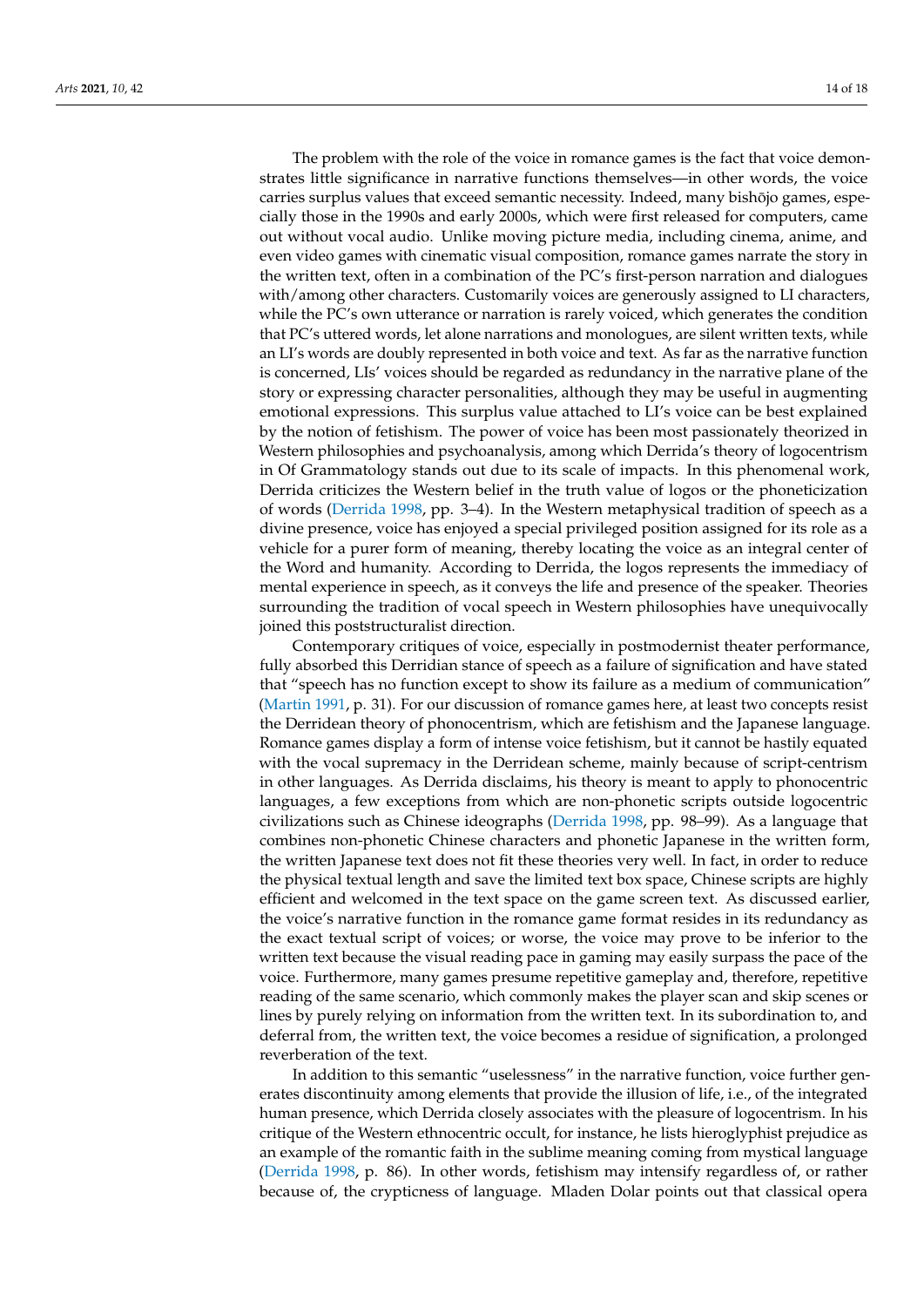best represents voice fetishism because the language is often incomprehensible, and therefore, the bearer of the voice carries a deeper meaning transcendental of cultural barriers [\(Dolar](#page-16-12) [2006,](#page-16-12) pp. 30–31). The logocentric meaning intensifies and rises to the sublime scale with the imaginary presence of the utterer, the privileged position as a conduit of the transcendental source of meaning.

This opera model further complicates the voice fetishism in romance games. If opera is a performance enabled by the integration of multiple constituents of a character, such as physical appearance, acting, and voice, into a human presence on stage, the performance that helps us see the characteristics of the romance game, although I take the risk of cultural essentialism, is bunraku. A character representation in bunraku is functionally divided into four visibly separate groups of performers, who are the puppet body itself, its puppeteers visible on stage, the pair of a chanter who voices narration and characters (*tayū*) and a shamisen (string instrument) player, and those who make sound effects off stage. Similarly, the audiovisual composition of romance games seems to accept the condition that the signifiers are disseminated on multiple planes of image and sound, which nurtures a love for the 2D characters as a patchwork of audiovisual segments. This game aesthetic simultaneously reveals significant differences between bishōjo games and otome games. Often originally designed as pornographic games, bishojo games explicitly present LI ¯ characters as the imaginary body of object for enticing and fulfilling PC's (and the player's) sexual desire, however illusory it may be. In its representational capacity of embodying the gazer's desire, the female body integrates the narrative components and thereby represents itself as the flesh of the voice. Pornographic games about male homosexual couples (socalled boys' love) for female players, although a rather small market, similarly provides the illusion of "physical contact with the flesh that emits the voice" [\(Ishida](#page-17-20) [2019,](#page-17-20) p. 294) through voice acting. Otome games' decentered narrative form makes a problematic case in contrast to these games with a clear indicator of sexual desire due to the decentered nature of the game form, which variegates the player's desires and goals. Otome games display a general absence of sexual acts, which is instead substituted by the dissemination of subtle romantic moments without a clear center or climax. If speech's superiority over the written text derives from the presence of a human being as an integrated whole, then our hypothesis with otome games is that the voice provides fetishism and comfort to consumers all the more because they lack the material presence of body and life.

To further unravel this notion of voice as pure auditory pleasure, it will be useful to delve into what Dolar calls the object voice in his adaptation of the so-called object *a* in Lacanian psychoanalysis. Theoretically, the small object *a* signifies the breach in causality or the unattainable object of desire that drives us to imagine and seek in a box or behind the screen. This conceptualization of voice as a philosophical tool for narrative strategies helps us examine the structure of desire in otome games. Voice in these games is the sole live-action element directly drawn from the imaginary outside beyond the game and lures viewers to believe life behind the collage of disintegrated visual and textual representations. As Slavoj Žižek also defines the pleasure of the voice using the Lacanian concept of the object, voice is situated between lack and excess, as the lack returns in the form of the excess of pleasure [\(Žižek](#page-17-21) [1996,](#page-17-21) pp. 92–93, 105). On the one hand, voice represents the lack of body and existence, a signifier of the disintegration from the source of meaning and life. On the other hand, it embodies an excessive compensation for the lack because it fails to signify meaning and thus imposes pleasure, thereby tracing our physical reality and a signifier for the presence of the lost object of desire. In Žižek's words, the voice can serve as "an organ without a body" [\(Žižek](#page-17-21) [1996,](#page-17-21) p. 110), a piece of the lack, or a signifier for the absence of (a piece of) the body. To use more realistic wording, the disintegration of visual planes, as well as the voice's role as excess to generate the meaning or illusion of body, actively contributes to voice fetishism and production of desire. The pleasure, however, is detached from sexual signification as well as from the body, which enables otome games to desexualize voice and generate the pleasure of gameplay. Voice in romance games holds a unique status as a fetish object of pleasure because it eludes various semantic properties of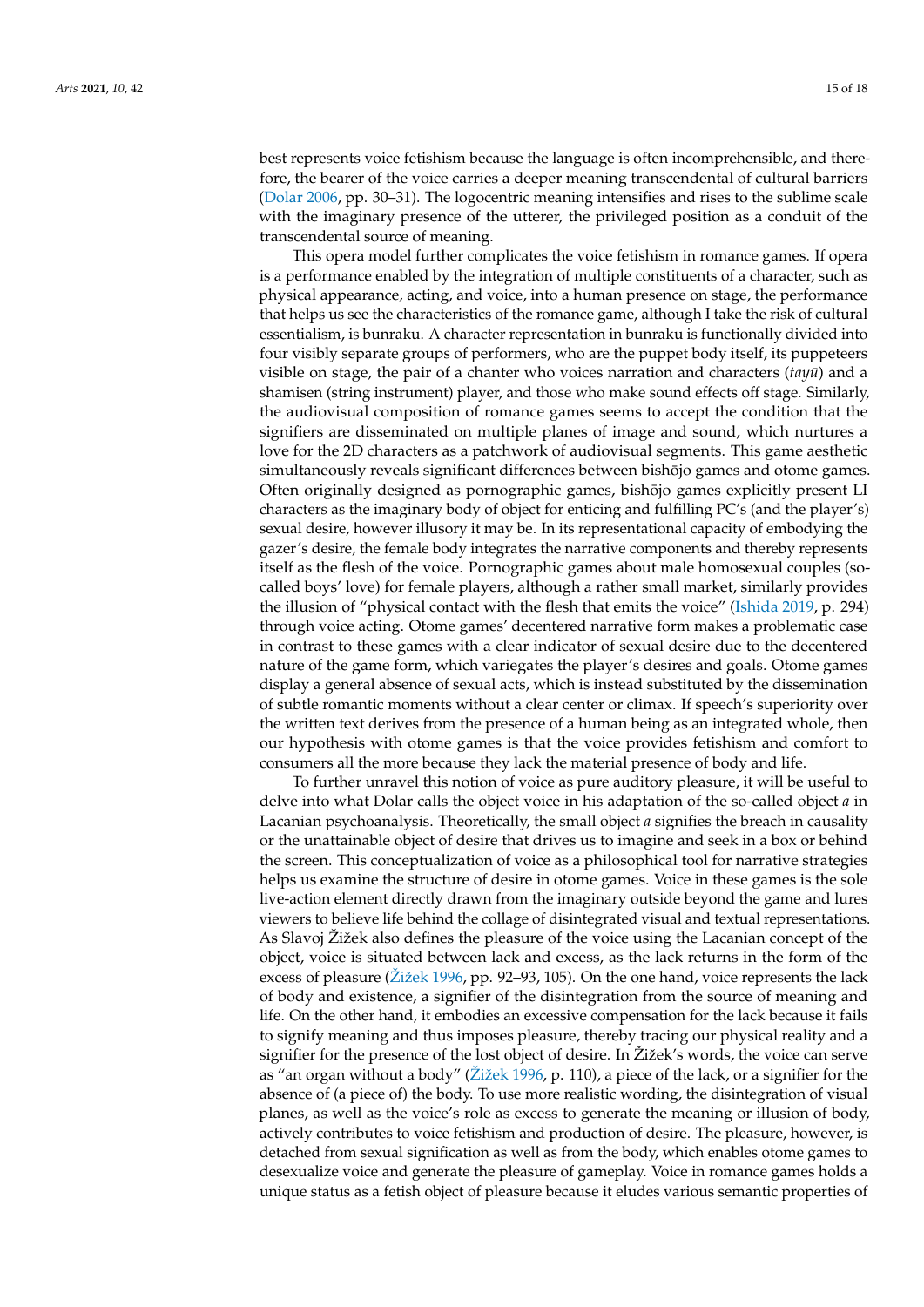storytelling, which are textual narrative, visual representations, and the imagined body of the voice beyond the game screen. The voice from LIs, now unleashed from the semantic role of signifying, emerges as a fetish voice per se or a piece of the real sent from the story.

#### **5. Concluding Remark**

Video games are powerful narrative media that continue to evolve. Romance games, which stemmed from text-based adventure games and are today known as visual novels and romance adventures, are particularly strong textual corpus that explores narrative forms formulated by interaction with computer-generated texts. With the anachronistic adoption of technology in contrast to the trends of video game industries driven by spectacles and mimetic reality, they have developed narrative forms that amalgamate literary narrative strategies and interfacial qualities of video games. I have argued that men's romance games, despite academic discussions of these games as paramount of postmodern culture, tend toward the reaffirmation of modern perceptions of romantic love as free will and thereby revalidates the illusion of gaining authorial control over the text. Facing the parallel plots and looped gameplay, the player learns to overcome divergences by finding the sole love object and thereby acknowledging one's patriarchal power of choice. Otome games have displayed decentering approaches to reading, including resistance to immersion or identification and strong skepticism about the authorship of the (hi)story. They show tendencies to sustain male-centric gender codes and historical settings, which further marginalize PC and foreclose the player from the game world. Otome games accordingly expect more interaction and mediation with the game system itself: the complexity of interaction, in turn, contributes to the illusion of a romantic relationship with the game. I have applied theories of voice fetishism to investigate further the general absence of rewards that are present in bishojo games, especially the pleasure of attaining power and gaining the sexual body of LIs. This otome game model compels more interfacial labor and promotes fetish reward across multiple boundaries dividing the player, characters, texts, and imaginary real behind the game.

The investigation of romance games did not only reveal differences between the bishōjo game paradigm and the otome game paradigm but also proved bishōjo games' narrative affinities with literature and otome games' resistance to them. The narrative advantages of video games over the literary texts, especially the parallel plots and freedom given to the player over the choice of LIs and their scenarios, undermines the modern literary conventions of linear progress and chronological historicity, but these same advantages simultaneously yield to the ideology of the self built on modern values. Otome games transpose locations of pleasure and subjectivity through the displacement of narrating subjects across eroded boundaries of gameplay. This proves established narrative forms, as employed in literature and film, need to face with seriousness the challenges of emergent narrative components and disintegration of subjectivity.

**Funding:** This research received no external funding.

**Institutional Review Board Statement:** Not applicable.

**Informed Consent Statement:** Not applicable.

**Data Availability Statement:** Not applicable.

**Acknowledgments:** The cited images are unaltered and used for academic purposes only.

**Conflicts of Interest:** The author declares no conflict of interest.

#### **Notes**

<span id="page-15-0"></span>They may be called bishojo games or gal games if they specifically feature attractive female characters, love simulation if the game simulates the experiences of communicating with female characters often in a similar format to strategy games, and ero games if sexual scenes for players over 18 years old are inserted.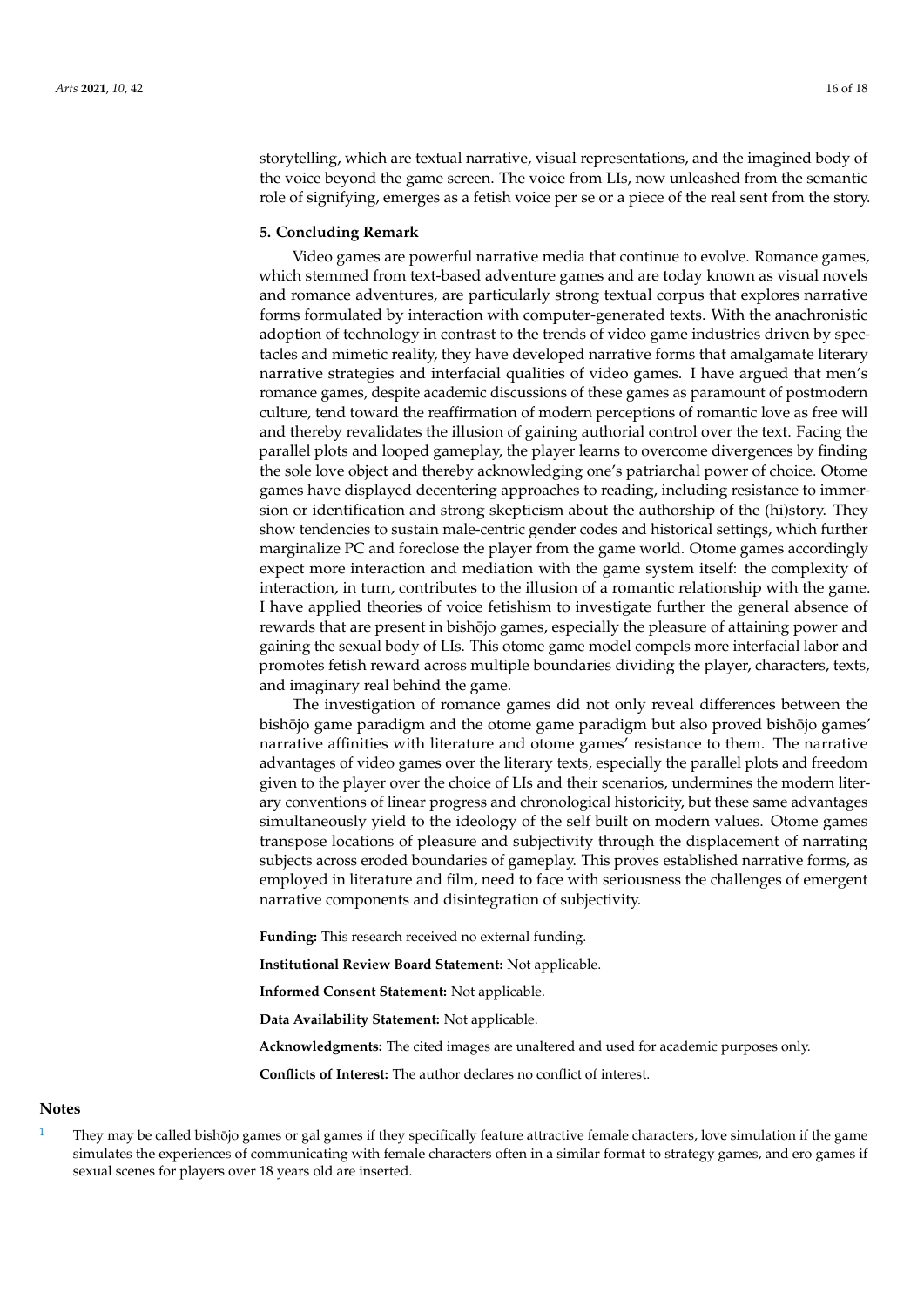- <span id="page-16-6"></span><sup>[2](#page-6-0)</sup> Based on social life surveys (Shakai seikatsu kihon chōsa, [http://www.stat.go.jp,](http://www.stat.go.jp) accessed on 21 June 2021) by Statistics Bureau of Ministry of Internal Affairs and Communication, the male-female gender ratio of gamers can be roughly estimated to be 7:3 in 1996 and 2001, 6:4 in 2006 and 2011. The degree of activeness is measured by the number of days the leisure is practiced.
- <span id="page-16-7"></span> $3$  The cause for the decline is not immediately clear, but as discussed so far, bishōjo games can be defined as a transitional phenomenon from gameplay to the literary practice of reading and regaining the sense of empowerment. If the hypothesis is correct, it seems natural to see bishojo game narratives subsumed into novels and story-based visual adaptations. It is equally possible that the pornographic game market had emigrated from PC-based visual novels to social games on the smartphone and fan fiction markets outside censoring restrictions. This may evidence how female gamers' demography has increased across different lifestyles and age groups, while male-centered romance rapidly receded from gaming to other narrative media, especially novels (online and offline) and their adaptations to anime.
- <sup>[4](#page-9-0)</sup> *Hangan* (or *hōgan*), originally a term for high-rank officials, came to indicate Yoshitsune, who held the position. *Hangan biiki* signifies the culture of admiring those who lose than those who win in war or fight. Mono no aware is a classic concept often translated as the pathos of things that are impermanent.

#### <span id="page-16-10"></span>**References** portable games with higher resolution in a second 2005, namely Player resolution in a second 2005, namely Player portable games with higher resolution in a set  $\alpha$  around 2005, namely Player resolution in a set of  $\alpha$

#### **Primary Source** and Nintendo DSLite. Later, Play Station Vita became the main medium of main medium of main medium medium of main medium of main medium of main medium of main medium of main medium of main medium of main m

Alfa System. PlayStation version, 2000. Kōkidō gensō Ganparēdo Māchi [Gun Parade March].

Broccoli. PlayStation Portable version, 2010. Uta no  $\star$  purinsusama  $\checkmark$ .

Chunsoft. Super Nintendo version, 1992. Otogirisō.

Chunsoft. Super Nintendo version, 1994. Kamaitachi no yoru.

the fast increase of middle-aged female gamers, evidencing the shift of the gaming popu-Elf. DOS version, 1992. *Doky ¯ usei ¯* [*Classmates*].

the fast increase of middle-aged female gamers, evidencing the shift of the gaming popu-Idea Factory. PlayStation 2 version, 2006. *Hiiro no kakera* [*Scarlet Fragments*].

idea Factory. FlayStation 2 version, 2006. *Hillo ho Kikeri* Tou*riet Friighents*].<br>Idea Factory. PlayStation 2 version, 2008. PlayStation Portable version, 2009. *Hakuōki ~Shinsengumi kitan~*.

Idea Factory. PlayStation 2 version, 2010. Clock Zero ~Shūen no ichibyō.

Idea Factory. PlayStation Portable version, 2011. Amnesia.

Idea Factory. PlayStation Portable version, 2013. Norn9 Norun+Nonetto.

Key. Windows version, 1999. *Kanon*.

Key. Windows version, 2000. *Air*.

Key. Windows version, 2004. *Clannad*.

KID. Dreamcast and PlayStation version, 2002. Ever 17 - the out of infinity-.

Koei. Super Nintendo version, 1994. *Angelique*.<br>Koei. Super Nintendo version, 1994. *Angelique*.

Koei. PlayStation version, 2000. Harukanaru toki no naka de [Haruka: Beyond the Stream of Time].

Koei. *Tiay Station Version, 2000.* Transfariation of the natural degree of the Steam of Time<sub>1</sub>.<br>Koei. Windows version, 2003. PlayStation Portable version, 2005. *Kin'iro no Koruda* [*La Corda d'Oro*].

Koei. PlayStation 2 version, 2004. Harukanaru toki no naka de 3 [Haruka: Beyond the Stream of Time 3].

Konami. PC Engine version, 1994. Tokimeki Memorial.

Leaf. DOS version, 1996. Shizuku [Droplets].

Leaf. Windows version, 1997. To Heart.

Nitroplus. Xbox version, 2009. Steins; Gate.

07th Expansion [Seventh Expansion]. Windows version, 2002-2006. *Higurashi no naku koro ni [Higurashi: When They Cry*].

while the original "male side" had ended with the last title in 2009. Some visual novel while the original "male side" had ended with the last title in 2009. Some visual novel Tactics. Windows version, 1998. One ~kagayaku kisetsu e~ [One: To a Shining Season].

Type-Moon. Windows version, 2004. Fate/stay night.

## **Secondary Source**

<span id="page-16-0"></span>Atkins, Barry. 2003. More Than a Game: The Computer Game as Fictional Form. Manchester: Manchester University Press.

<span id="page-16-4"></span>Azuma, Hiroki. 2004. Bishōjo gëmu no rinkaiten purasu wan [The Critical Point of Bishojo Games Plus One]. Tokyo: Hajō genron.

<span id="page-16-2"></span>Azuma, Hiroki. 2007. Gëmuteki riarizumu no tanjō [The Birth of Gamic Realism]. Tokyo: Kodansha.

<span id="page-16-1"></span>Cavallaro, Dani. 2010. Anime and the Visual Novel: Narrative Structure, Design and Play at the Crossroads of Animation and Computer Games. Jefferson: McFarland.

<span id="page-16-11"></span>Derrida, Jacques. 1998. Of Grammatology. Baltimore: Johns Hopkins University Press.

<span id="page-16-9"></span>Desser, David. 1992. Toward a Structural Analysis of the Postwar Samurai film. In Reframing Japanese Cinema: Authorship, Genre, History. Edited by Arthur Nolletti and David Desser. Bloomington: Indiana University Press, pp. 145–64.<br>Dalar Madax 2006, A Veiss and Nathina Mays Cambridges MT Braze.

Dolar, Mladen. 2006. *A Voice and Nothing More*. Cambridge: MIT Press.

<span id="page-16-12"></span><span id="page-16-8"></span>Famitsū. 2015. "Joseimuke gēmu no kusawake 'Neo Romance' 20-shūnen kinen: Eikawa Keiko-shi intabyū" [20th Anniversary of 'Neo Romance', Pioneer of Women's Games: An Interview with Keiko Erikawa]. Weekly Famitsū, June 25. Available online: <www.famitsu.com/news/201506/29081240.html> (accessed on 21 June 2021).

<span id="page-16-3"></span>Honda, TÖru. 2005. Moeru Otoko. Tokyo: Chikuma Shobō.

<span id="page-16-5"></span>Howard, Christopher. 2014. The ethics of Sekai-kei: Reading Hiroki Azuma with Slavoj Zizek. Science Fiction Film and Television 7: 365–86. [\[CrossRef\]](http://doi.org/10.3828/sfftv.2014.21)